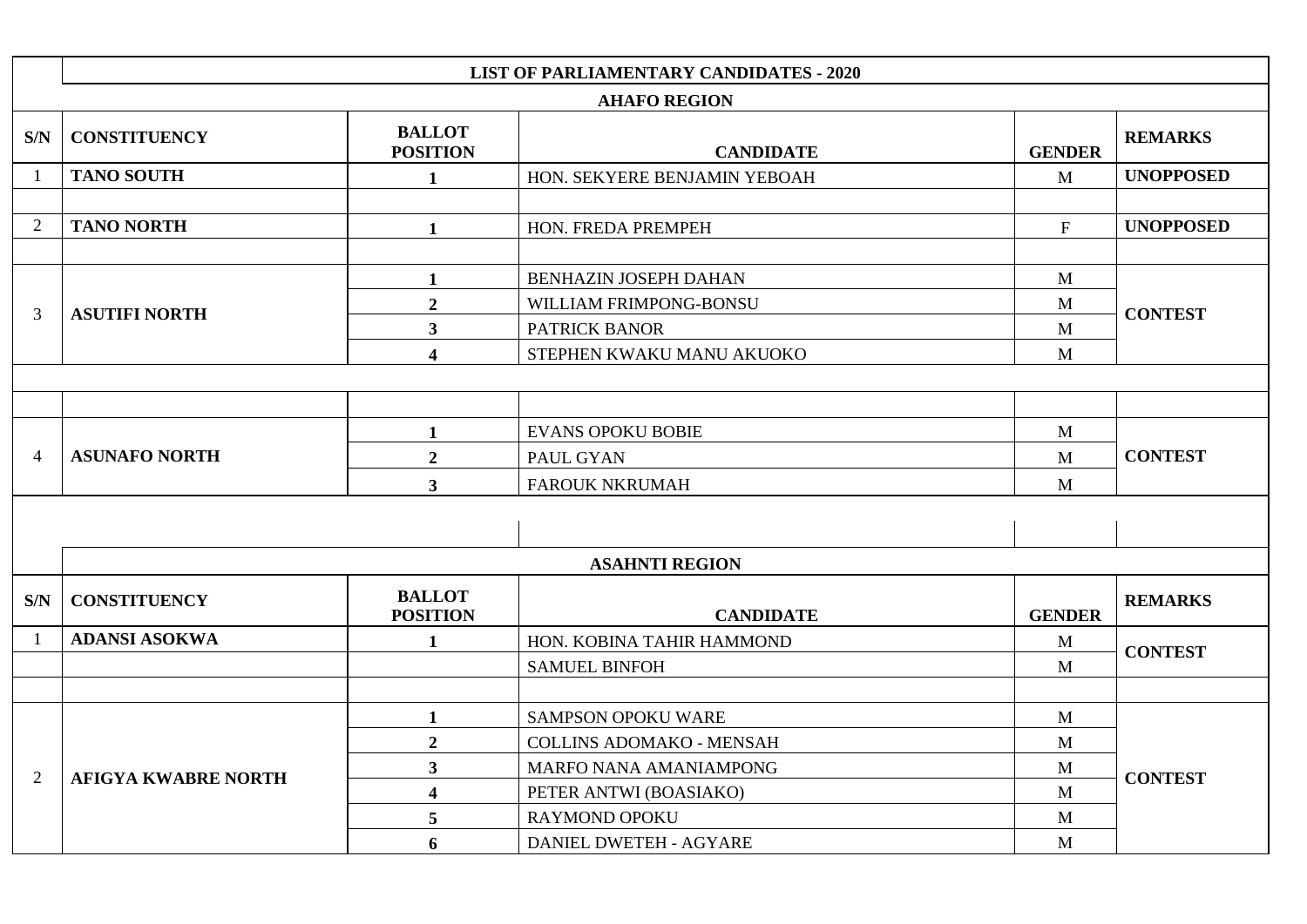| 3              | <b>AFIGYA KWABRE SOUTH</b>  | 1                       | WILLIAM OWURAKU AIDOO            | M                         | <b>UNOPPOSED</b> |
|----------------|-----------------------------|-------------------------|----------------------------------|---------------------------|------------------|
|                |                             |                         |                                  |                           |                  |
| $\overline{4}$ | <b>AFIGYA SEKYERE EAST</b>  | $\mathbf{1}$            | HON. MAVIS NKSANSAH - BOADU      | $\boldsymbol{\mathrm{F}}$ | <b>UNOPPOSED</b> |
|                |                             |                         |                                  |                           |                  |
| 5              | <b>AHAFO ANO NORTH</b>      | 1                       | HON. SULEMAN ADAMU SANID         | M                         | <b>UNOPPOSED</b> |
|                |                             |                         |                                  |                           |                  |
| 6              | <b>AHAFO ANO SOUTH EAST</b> | $\mathbf{1}$            | HON. FRANCIS MANU - ADABOR       | M                         | <b>UNOPPOSED</b> |
|                |                             |                         |                                  |                           |                  |
| 7              | <b>AHAFO ANO SOUTH WEST</b> | $\mathbf{1}$            | <b>JOHNSON KWAKU ADU</b>         | M                         | <b>UNOPPOSED</b> |
|                |                             |                         |                                  |                           |                  |
|                |                             | $\mathbf{1}$            | <b>ALEX BLANKSON</b>             | M                         |                  |
|                |                             | $\overline{2}$          | FAUSTINA ARABA BOAKYE            | ${\bf F}$                 |                  |
| 8              | <b>AKROFUOM</b>             | 3 <sup>1</sup>          | POBI KWABENA                     | M                         | <b>CONTEST</b>   |
|                |                             | $\overline{\mathbf{4}}$ | FRANCIS AGYEI AMPONSAH           | M                         |                  |
|                |                             | 5                       | <b>SARFOH - ABU MAXWELL</b>      | M                         |                  |
|                |                             | 6                       | <b>CHARLES KORANKYE DONKOR</b>   | M                         |                  |
|                |                             |                         |                                  |                           |                  |
| 9              | <b>ASANTE AKIM NORTH</b>    | $\mathbf{1}$            | HON. ANDY KWAME APPIAH - KUBI    | $\mathbf{M}$              | <b>CONTEST</b>   |
|                |                             | $\overline{2}$          | HON. KWADWO BAAH AGYEMANG        | M                         |                  |
|                |                             |                         |                                  |                           |                  |
|                |                             | 1                       | KWAKU ASANTE - BOATENG           | M                         |                  |
|                |                             | $\overline{2}$          | <b>BICE OBOUR OSEI - KUFFOUR</b> | M                         |                  |
| 10             | <b>ASANTE AKIM SOUTH</b>    | 3 <sup>1</sup>          | <b>EDMOND OPPONG - PEPRAH</b>    | M                         | <b>CONTEST</b>   |
|                |                             | $\overline{\mathbf{4}}$ | WILLIAM YAMOAH                   | M                         |                  |
|                |                             | 5                       | <b>ERIC AMOFA</b>                | M                         |                  |
|                |                             |                         |                                  |                           |                  |
| 11             | <b>ASANTE AKYEM CENTRAL</b> | $\mathbf{1}$            | KWAME ANYIIMADU - ANTWI          | M                         | <b>CONTEST</b>   |
|                |                             | $\overline{2}$          | KOFI OFOSU NKANSAH               | M                         |                  |
|                |                             |                         |                                  |                           |                  |
| 12             | <b>ASOKWA</b>               | 1                       | HON. PATRICIA APPIAGYEI          | $\mathbf{F}$              | <b>UNOPPOSED</b> |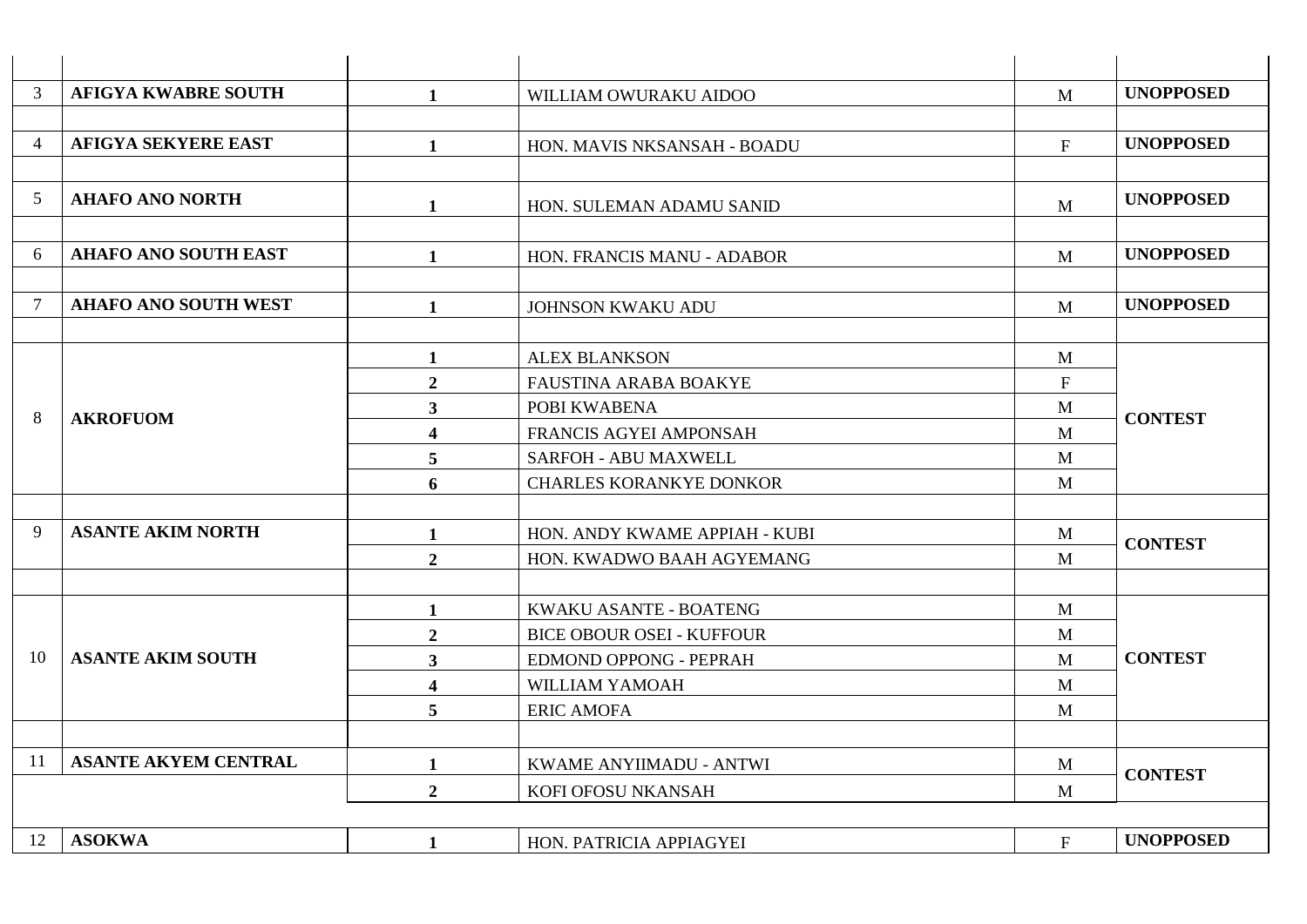|    | <b>ATWIMA -KWANWOMA</b>   | $\mathbf{1}$            | NANA KWAKU OWUSU ACHEAMPONG   | $\mathbf{M}$ |                  |
|----|---------------------------|-------------------------|-------------------------------|--------------|------------------|
| 13 |                           | $\boldsymbol{2}$        | KOFI AMANKWA - MANU           | M            | <b>CONTEST</b>   |
|    |                           | $\mathbf{3}$            | KOJO APPIAH - KUBI            | M            |                  |
|    |                           |                         |                               |              |                  |
| 14 | <b>ATWIMA MPONUA</b>      | $\mathbf{1}$            | HON. ISAAC KWAME ASIAMAH      | M            | <b>UNOPPOSED</b> |
|    |                           | $\mathbf{1}$            | <b>FRANK YEBOAH</b>           | M            |                  |
| 15 | ATWIMA NWABIAGYA NORTH    | $\overline{2}$          | <b>BENITO OWUSU - BIO</b>     | M            | <b>CONTEST</b>   |
| 16 | ATWIMA NWABIAGYA SOUTH    | $\mathbf{1}$            | <b>EMMANUEL AGYEI ANHWERE</b> | M            | <b>UNOPPOSED</b> |
|    |                           |                         |                               |              |                  |
| 17 | <b>BANTAMA</b>            | $\mathbf{1}$            | DANIEL OKYEM ABOAGYE          | M            | <b>CONTEST</b>   |
|    |                           | $\overline{2}$          | FRANCIS ASENSO - BOAKYE       | M            |                  |
| 18 | <b>BEKWAI</b>             | $\mathbf{1}$            | JOSEPH OSEI - OWUSU           | $\mathbf{M}$ | <b>UNOPPOSED</b> |
|    | <b>BOSOME FREHO</b>       | $\mathbf{1}$            | PETER ADJEI AGYEMANG          | M            |                  |
| 19 |                           | $\overline{2}$          | AKWASI DARKO BOATENG          | M            | <b>CONTEST</b>   |
|    |                           | $\overline{\mathbf{3}}$ | JOYCE A.A. DEI                | $\mathbf F$  |                  |
| 20 | <b>BOSOMTWE</b>           | 1                       | DR YAW OSEI ADUTWUM           | M            | <b>UNOPPOSED</b> |
| 21 | <b>EFFIDUASE - ASOKOE</b> | $\mathbf{1}$            | KWAME ADOM - APPIAH           | M            | <b>CONTEST</b>   |
|    |                           | $\overline{2}$          | NANA AYEW AFRIYE              | M            |                  |
|    |                           | $\overline{2}$          | JOHN AMPONTUAH KUMAH          | M            |                  |
| 22 | <b>EJISU</b>              | $\mathbf{3}$            | KWABENA OWUSU - ADUOMI        | M            | <b>CONTEST</b>   |
|    |                           | $\mathbf{1}$            | ABENA POKUA AMOAH-BOAITEY     | $\mathbf F$  |                  |
| 23 | <b>FOMENA</b>             | $\mathbf{1}$            | PHILIP OFORI - ASANTE         | M            | <b>UNOPPOSED</b> |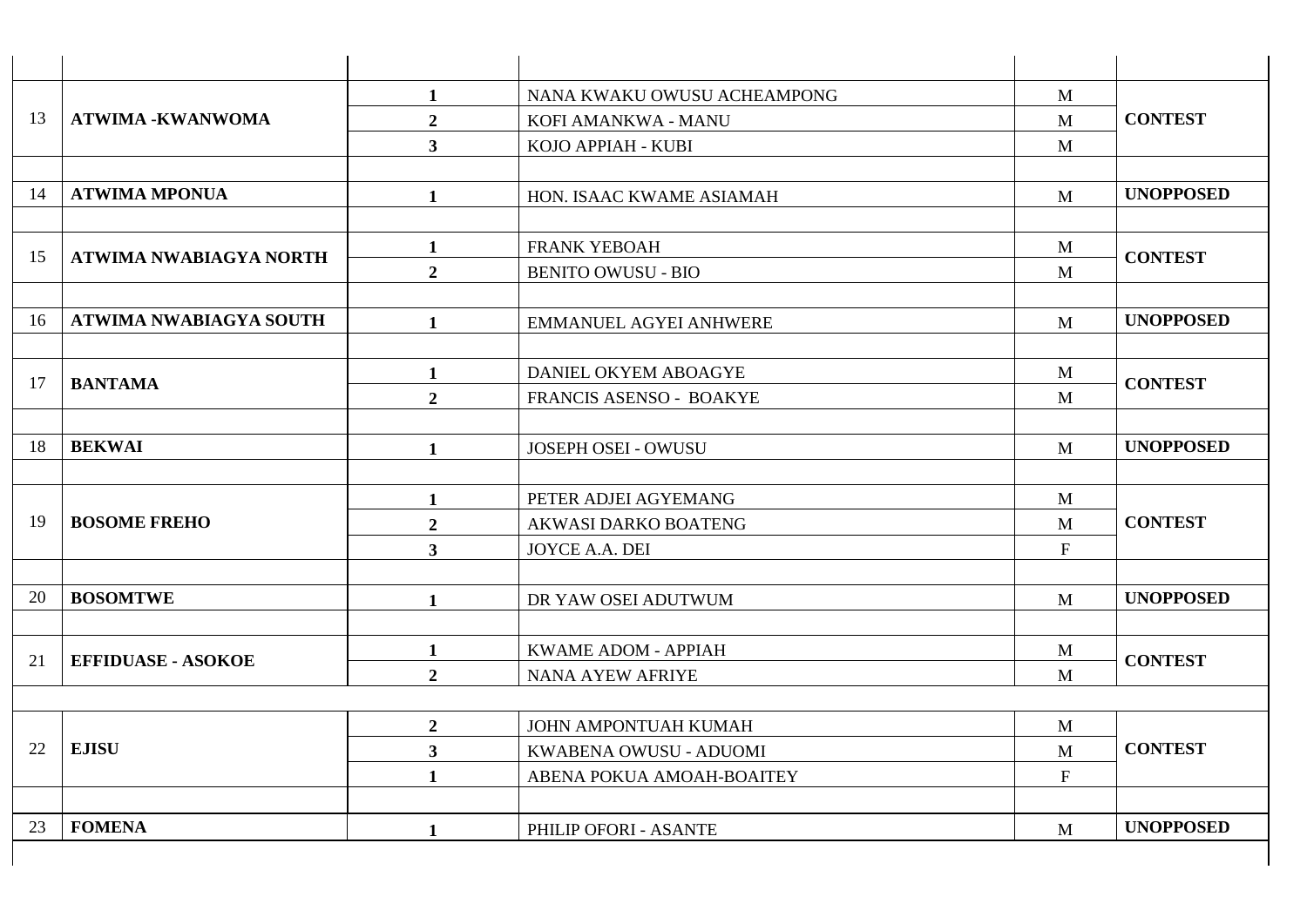|    |                      | $\mathbf{1}$            | AMA POMAA BOATENG               | $\boldsymbol{\mathrm{F}}$ |                  |
|----|----------------------|-------------------------|---------------------------------|---------------------------|------------------|
| 24 | <b>JUABEN</b>        | $\overline{2}$          | <b>AEXANDER OPPONG - POKU</b>   |                           | <b>CONTEST</b>   |
|    |                      |                         |                                 |                           |                  |
|    |                      |                         |                                 |                           |                  |
|    |                      | $\mathbf{1}$            | ROBERT KWAME AHOMKA - LINDSEY   | $\mathbf{M}$              |                  |
| 25 | <b>KUMAWU</b>        | $\overline{2}$          | PHILIP YAW BANNOR               | M                         | <b>CONTEST</b>   |
|    |                      | $\mathbf{3}$            | EDWARD KOFI OSEI                | $\mathbf{M}$              |                  |
|    |                      | $\overline{\mathbf{4}}$ | PHILIP BASOAH                   | $\mathbf{M}$              |                  |
|    |                      |                         |                                 |                           |                  |
| 26 | <b>KWABRE EAST</b>   | $\mathbf{1}$            | FRANCISCA OTENG MENSAH          | $\mathbf{F}$              | <b>UNOPPOSED</b> |
|    |                      |                         |                                 |                           |                  |
|    |                      | $\mathbf{1}$            | VINCENT FRIMPONG MANU           | $\mathbf F$               |                  |
| 27 | <b>KWADASO</b>       | $\overline{2}$          | <b>KINGSLEY NYARKO</b>          | M                         | <b>ON-HOLD</b>   |
|    |                      | $3^{\circ}$             | SAMIU KWADWO NUAMAH             | M                         |                  |
|    |                      |                         |                                 |                           |                  |
|    | <b>MAMPONG</b>       | $\mathbf{1}$            | <b>BENJAMIN ARTHUR</b>          | M                         |                  |
| 28 |                      | $\overline{2}$          | KWAKU AMPRATWUM SARPONG         | $\mathbf{M}$              | <b>CONTEST</b>   |
|    |                      | $\mathbf{3}$            | FRANCIS ADDAI - NIMO            | $\mathbf{M}$              |                  |
|    |                      |                         |                                 |                           |                  |
| 29 | <b>MANHYIA NORTH</b> | $\mathbf{1}$            | COLLINS OWUSU AMANKWAH          | M                         | <b>CONTEST</b>   |
|    |                      | $\overline{2}$          | <b>AKWASI KONADU</b>            | M                         |                  |
|    |                      |                         |                                 |                           |                  |
| 30 | <b>MANHYIA SOUTH</b> | $\mathbf{1}$            | MATTHEW OPOKU PREMPEH           | M                         | <b>UNOPPOSED</b> |
|    |                      |                         |                                 |                           |                  |
| 31 | <b>MANSO ADUBIA</b>  | $\mathbf{1}$            | KOFI OSEI - AFOAKWA             | M                         | <b>CONTEST</b>   |
|    |                      | $\overline{2}$          | ADDO YAW FRIMPONG               | M                         |                  |
|    |                      |                         |                                 |                           |                  |
|    |                      | $\mathbf{1}$            | EMMANUEL OPPONG BOAKYE - YIADOM | $\mathbf{M}$              |                  |
|    |                      | $\overline{2}$          | <b>QUARM JOSEPH ALBERT</b>      | $\mathbf{M}$              |                  |
| 32 | <b>MANSO NKWANTA</b> | $\mathbf{3}$            | <b>GEORGE OBENG</b>             | M                         | <b>CONTEST</b>   |
|    |                      | $\overline{\mathbf{4}}$ | <b>OWUSU MENSAH</b>             |                           |                  |
|    |                      | $\overline{5}$          | <b>GRACE ADDO</b>               | M                         |                  |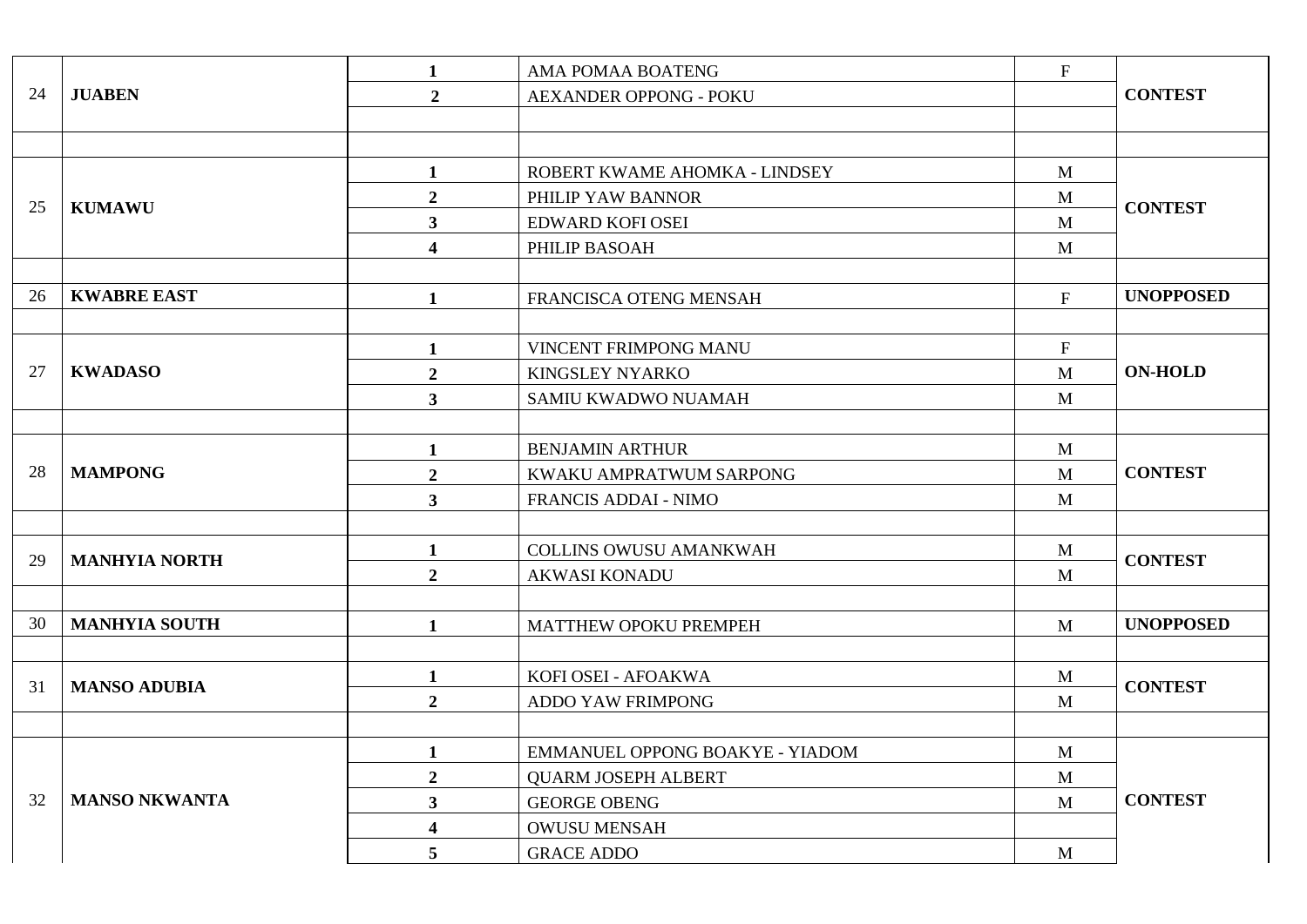| 33 | <b>NEW EDUBIASE</b>        | $\mathbf{1}$            | <b>GEORGE BOAHEN ODURO</b>    | M                         | <b>UNOPPOSED</b> |
|----|----------------------------|-------------------------|-------------------------------|---------------------------|------------------|
|    |                            |                         |                               |                           |                  |
| 34 | <b>NHYIASO</b>             | $\mathbf{1}$            | KENNEDY KWESI KANKAM          | $\mathbf{M}$              | <b>CONTEST</b>   |
|    |                            | $\overline{2}$          | <b>STEPHEN AMOAH</b>          | M                         |                  |
|    |                            |                         |                               |                           |                  |
|    |                            | $\mathbf{1}$            | ALHAJI KOFI BARYEH            | M                         |                  |
| 35 | <b>NSUTA KWAMAN BEPOSO</b> | $\overline{2}$          | <b>KWAME ASAFU - ADJEI</b>    | M                         | <b>CONTEST</b>   |
|    |                            | 3                       | ADELAIDE YAA AGYEIWAA NTIM    | M                         |                  |
|    |                            |                         |                               |                           |                  |
|    |                            | $\mathbf{1}$            | ENOCH ENHWERE AFOAKWAH        | $\mathbf{M}$              |                  |
| 36 | <b>OBUASI - EAST</b>       | $\overline{2}$          | SAMUEL AKWESI OWUSU BAWUA     | M                         | <b>CONTEST</b>   |
|    |                            | $\mathbf{3}$            | PATRICK BOAKYE - YIADOM       | M                         |                  |
|    |                            |                         |                               |                           |                  |
|    |                            | $\mathbf{1}$            | KWAKU AGYEMAN KWARTENG        | M                         |                  |
| 37 | <b>OBUASI WEST</b>         | $\boldsymbol{2}$        | <b>FAUSTINA OPPONG SARFO</b>  | $\boldsymbol{\mathrm{F}}$ | <b>CONTEST</b>   |
|    |                            | $\mathbf{3}$            | <b>GODFRED BANIN</b>          | M                         |                  |
|    |                            |                         |                               |                           |                  |
| 38 | <b>ODOTOBRI</b>            | $\mathbf{1}$            | <b>ANTHONY MMIEH</b>          | M                         | <b>CONTEST</b>   |
|    |                            | $\overline{2}$          | HON. EMMANUEL AKWASI GYAMFI   | M                         |                  |
|    |                            |                         |                               |                           |                  |
|    |                            |                         |                               |                           |                  |
| 39 | <b>OFFINSO NORTH</b>       | $\mathbf{1}$            | HON. NTIM AUGUSTINE COLLINS   | M                         | <b>UNOPPOSED</b> |
|    |                            |                         |                               |                           |                  |
| 40 | <b>OFFINSO SOUTH</b>       | $\mathbf{1}$            | <b>ISAAC YAW OPOKU</b>        | M                         |                  |
|    |                            | $\boldsymbol{2}$        | <b>DESMOND CHRIS APPIAH</b>   | M                         | <b>CONTEST</b>   |
|    |                            | $\overline{\mathbf{3}}$ | <b>BEN ABDALLAH BANDA</b>     | M                         |                  |
|    |                            |                         |                               |                           |                  |
| 41 | <b>OFORIKROM</b>           | $\mathbf{1}$            | HON. EMMANUEL MARFO           | $\mathbf{M}$              | <b>CONTEST</b>   |
|    |                            | $\overline{2}$          | EMMANUEL YAW ADU AMANKWAH     | M                         |                  |
|    |                            |                         |                               |                           |                  |
| 42 | <b>OLD TAFO</b>            | $\mathbf{1}$            | VINCENT EKOW ASSAFFUAH JUNIOR | M                         | <b>CONTEST</b>   |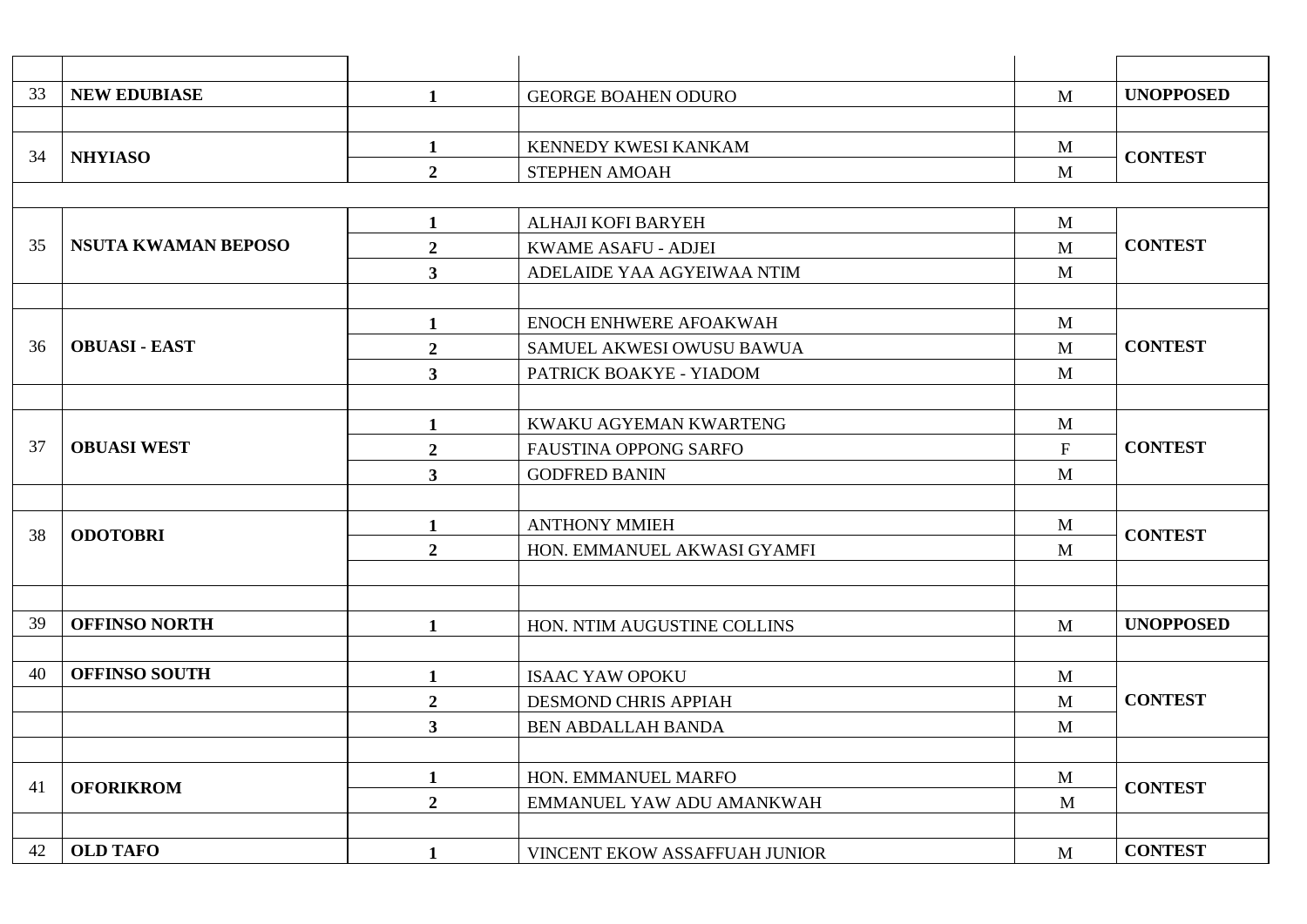|                         |                     | $\boldsymbol{2}$        | PRINCE ODENEHO OPPONG           | M             |                  |
|-------------------------|---------------------|-------------------------|---------------------------------|---------------|------------------|
|                         |                     | $\overline{\mathbf{3}}$ | ARCHIBALD NTIRI - ACQUAH        | M             |                  |
|                         |                     | $\overline{\mathbf{4}}$ | <b>EMMANUEL OBENG</b>           | M             |                  |
|                         |                     | 5                       | <b>LORD INUSAH LANSAH</b>       | M             |                  |
|                         |                     | 6                       | LOUISE CAROL SERWAA DONKOR      | $\mathbf F$   |                  |
|                         |                     |                         |                                 |               |                  |
| 43                      | <b>SUAME</b>        | 1                       | HON. OSEI KYEI - MENSAH-BONSU   | M             | <b>UNOPPOSED</b> |
|                         |                     |                         |                                 |               |                  |
| 44                      | <b>SUBIN</b>        | 1                       | HON. EUGENE BOAKYE ANTWI        | $\mathbf{M}$  |                  |
|                         |                     |                         | JOSEPH BOAKYE DANQUAH           |               | <b>CONTEST</b>   |
|                         |                     |                         |                                 |               |                  |
|                         |                     |                         | <b>BONO REGION</b>              |               |                  |
| S/N                     | <b>CONSTITUENCY</b> | <b>BALLOT</b>           |                                 |               | <b>REMARKS</b>   |
|                         |                     | <b>POSITION</b>         | <b>CANDIDATE</b>                | <b>GENDER</b> |                  |
|                         |                     | $\mathbf 1$             | KWABENA TWUM - NUAMAH           | M             |                  |
| 1                       | <b>BEREKUM EAST</b> | $\overline{2}$          | NELSON KYEREMEH                 | M             | <b>CONTEST</b>   |
|                         |                     | $\overline{\mathbf{3}}$ | PAUL OFORI - AMANFO             | M             |                  |
|                         |                     | $\overline{\mathbf{4}}$ | <b>SOLOMON KYERE - BOADU</b>    | $\mathbf{M}$  |                  |
|                         |                     |                         |                                 |               |                  |
| $\boldsymbol{2}$        | <b>BEREKUM WEST</b> | $\mathbf{1}$            | KWAKU AGYENIM-BOATENG           | $\mathbf{M}$  | <b>UNOPPOSED</b> |
|                         |                     |                         |                                 |               |                  |
|                         |                     | $\mathbf{1}$            | WILLIAM KWASI SABI              | $\mathbf{M}$  |                  |
| $\overline{\mathbf{4}}$ | <b>DORMAA EAST</b>  | $\boldsymbol{2}$        | PAUL APRAKU TWUM - BARIMAH      | $\mathbf{M}$  | <b>CONTEST</b>   |
|                         |                     | $\overline{\mathbf{3}}$ | KWABENA SARFO SARFO - KANTANKAH | M             |                  |
|                         |                     |                         |                                 |               |                  |
| 5                       | <b>DORMAA WEST</b>  | 1                       | ALI MAIGA HALIDU                | $\mathbf{M}$  | <b>UNOPPOSED</b> |
|                         |                     |                         |                                 |               |                  |
|                         | 6 JAMAN NORTH       |                         | <b>SIAKA STEVENS</b>            | M             | <b>UNOPPOSED</b> |
|                         |                     |                         |                                 |               |                  |
|                         |                     | $\mathbf{1}$            | YAW AFFUL                       | $\mathbf{M}$  |                  |
| $\overline{7}$          | <b>JAMAN SOUTH</b>  | $\boldsymbol{2}$        | PRINCE YEBOAH MARFO             | $\mathbf{M}$  | <b>CONTEST</b>   |
|                         |                     | 3                       | ALEX KWASI AWUAH                | $\mathbf{M}$  |                  |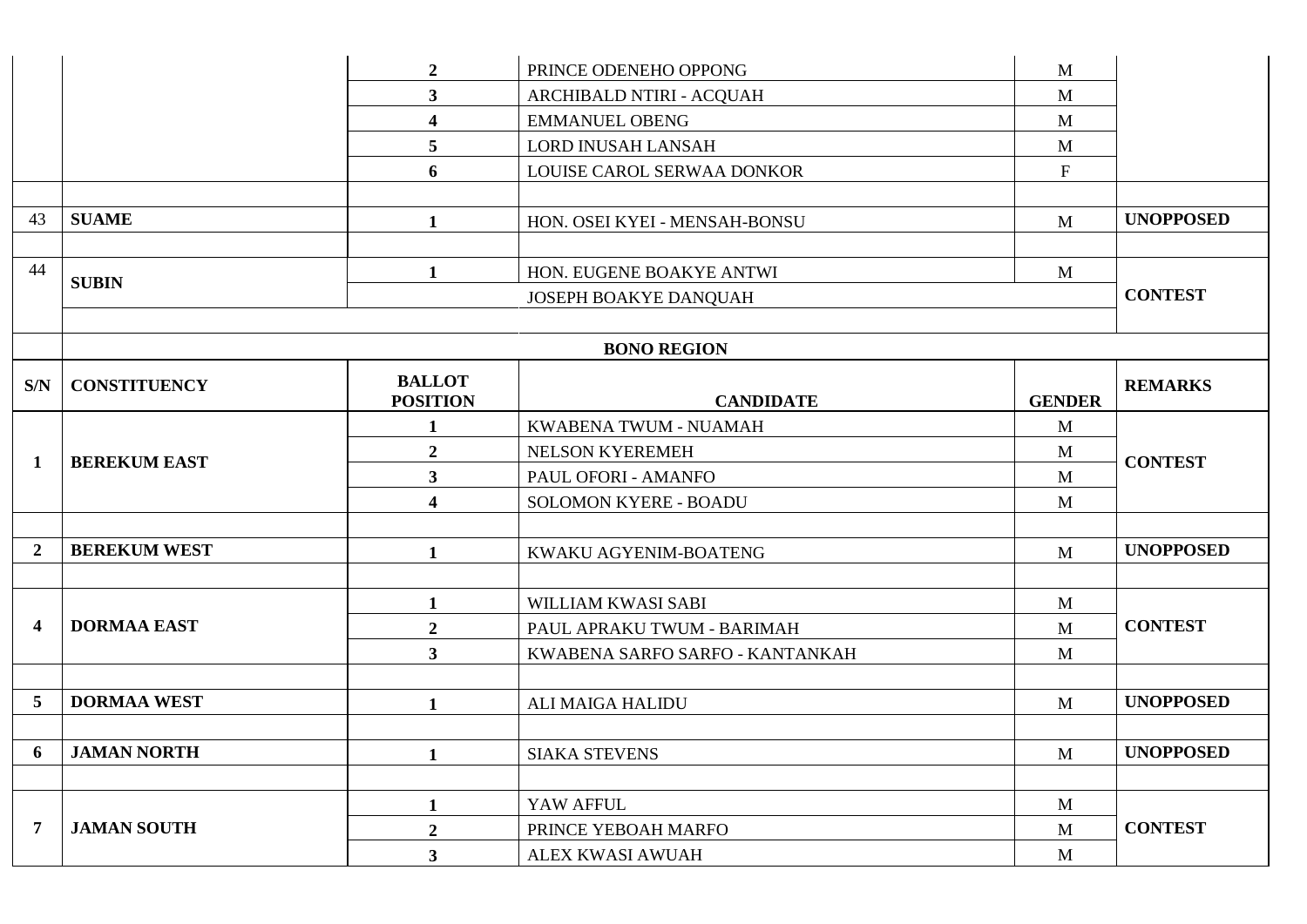|                         | <b>SUNYANI EAST</b>      | $\mathbf{1}$                     | KWASI AMEYAW - CHEREMEH                  | $\mathbf{M}$     | <b>CONTEST</b>   |  |  |  |
|-------------------------|--------------------------|----------------------------------|------------------------------------------|------------------|------------------|--|--|--|
| 8                       |                          | $\overline{2}$                   | ALFRED TUAH - YEBOAH                     | M                |                  |  |  |  |
|                         |                          |                                  |                                          |                  |                  |  |  |  |
| 9                       | <b>SUNYANI WEST</b>      | $\mathbf{1}$                     | <b>IGNATIUS BAFFOUR AWUAH</b>            | M                | <b>UNOPPOSED</b> |  |  |  |
|                         |                          |                                  |                                          |                  |                  |  |  |  |
|                         |                          | $\mathbf{1}$                     | <b>GABRIEL OSEI</b>                      | $\mathbf{M}$     |                  |  |  |  |
| <b>10</b>               | <b>TAIN</b>              | $\overline{2}$                   | <b>ALEX OFORI</b>                        | M                | <b>CONTEST</b>   |  |  |  |
|                         |                          | $\mathbf{3}$                     | <b>ABABIO ALEXANDER</b>                  | M                |                  |  |  |  |
|                         |                          |                                  |                                          |                  |                  |  |  |  |
|                         |                          | $\mathbf{1}$                     | PROF. GEORGE GYAN-BAFFOUR                | $\mathbf{M}$     |                  |  |  |  |
|                         |                          | $\overline{2}$                   | <b>AMEYAW ALBERT</b>                     | $\mathbf{M}$     |                  |  |  |  |
| 11                      | <b>WENCHI</b>            | 3                                | <b>KOJO FREMPONG</b>                     | M                | <b>CONTEST</b>   |  |  |  |
|                         |                          | $\overline{\mathbf{4}}$          | YAW OPOKU ATUAHENE                       | $\mathbf{M}$     |                  |  |  |  |
|                         |                          | 5                                | TINA ABREFA-GYAN                         | ${\bf F}$        |                  |  |  |  |
|                         |                          |                                  |                                          |                  |                  |  |  |  |
|                         | <b>BONO EAST REGION</b>  |                                  |                                          |                  |                  |  |  |  |
|                         |                          |                                  |                                          |                  |                  |  |  |  |
| S/N                     | <b>CONSTITUENCY</b>      | <b>BALLOT</b><br><b>POSITION</b> | <b>CANDIDATE</b>                         | <b>GENDER</b>    | <b>REMARKS</b>   |  |  |  |
|                         |                          |                                  |                                          |                  |                  |  |  |  |
|                         |                          | $\mathbf{1}$                     | <b>MARTIN OTI GYARKO</b>                 | $\mathbf{M}$     |                  |  |  |  |
| $\mathbf{1}$            | <b>TECHIMAN NORTH</b>    | $\overline{2}$                   | MBAKIMBEH O. SMITH                       | M                | <b>CONTEST</b>   |  |  |  |
|                         |                          |                                  |                                          |                  |                  |  |  |  |
| $\overline{2}$          | <b>TECHIMAN SOUTH</b>    | $\mathbf{1}$                     | MARTIN ADJEI - MENSAH KORSAH             | M                | <b>UNOPPOSED</b> |  |  |  |
|                         |                          |                                  |                                          |                  |                  |  |  |  |
| $\mathbf{3}$            | <b>ATEBUBU - AMANTEN</b> | $\mathbf{1}$                     | KOFI AMOAKOHENE                          | M                | <b>UNOPPOSED</b> |  |  |  |
|                         |                          |                                  |                                          |                  |                  |  |  |  |
| $\overline{\mathbf{4}}$ | <b>NKORANZA SOUTH</b>    | $\mathbf{1}$                     | <b>CHARLES KONADU-YIADOM</b>             | $\mathbf{M}$     |                  |  |  |  |
|                         |                          | $\overline{2}$                   | ERIC EFFAH - DONYINA                     | M                | <b>CONTEST</b>   |  |  |  |
|                         |                          |                                  |                                          |                  |                  |  |  |  |
| 5                       | NKORANZA NORTH           | $\mathbf{1}$<br>$\overline{2}$   | DEREK ODURO<br>JACOUELINE BOATEMAA BONSU | M<br>$\mathbf F$ | <b>CONTEST</b>   |  |  |  |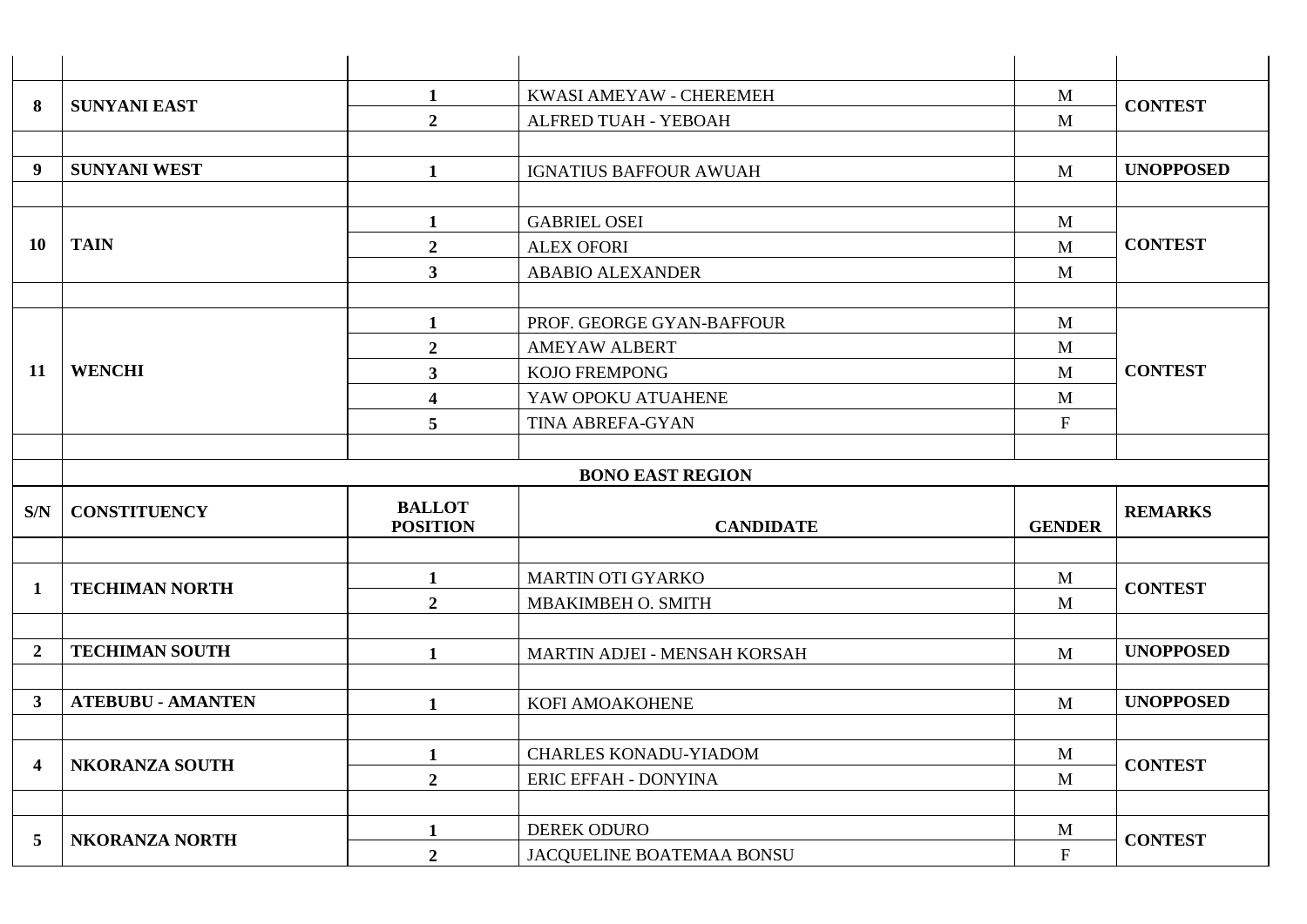|                |                              |                                  | <b>CENTRAL REGION</b>    |                           |                  |
|----------------|------------------------------|----------------------------------|--------------------------|---------------------------|------------------|
| S/N            | <b>CONSTITUENCY</b>          | <b>BALLOT</b><br><b>POSITION</b> | <b>CANDIDATE</b>         | <b>GENDER</b>             | <b>REMARKS</b>   |
|                |                              |                                  |                          |                           |                  |
| $\mathbf 1$    | <b>ABURA ASEBU K.</b>        | $\mathbf{1}$                     | Elvis Morris Donkoh      | M                         | <b>CONTEST</b>   |
|                |                              | $\boldsymbol{2}$                 | Kobina Nyanteh           | M                         |                  |
|                |                              |                                  |                          |                           |                  |
|                |                              | 1                                | Cynthia Mamle Morrison   | ${\bf F}$                 |                  |
| $\overline{2}$ | <b>AGONA WEST</b>            | $\overline{2}$                   | Samuel Kweku Obodai      | M                         | <b>CONTEST</b>   |
|                |                              | $\mathbf{3}$                     | Yawson Otoo              | M                         |                  |
|                |                              |                                  | Anthony Effah            | M                         |                  |
|                | <b>ASIKUMA ODOBEN BROKWA</b> | $\mathbf{1}$<br>$\boldsymbol{2}$ | Ernest Kojo Smith        | M                         | <b>CONTEST</b>   |
|                |                              | $\mathbf{3}$                     | Samuel Ofori Ampomah     | M                         |                  |
| 3              |                              | $\overline{\mathbf{4}}$          | Bright Essilfie Kumi     | M                         |                  |
|                |                              | 5                                | Bannasco F. Ampong-Ansah | M                         |                  |
|                |                              | 6                                | Emmanuel Adjei Domson    | M                         |                  |
|                |                              |                                  |                          |                           |                  |
| 4              | <b>ASSIN CENTRAL</b>         | 1                                | Ken Ohene Agyapong       | M                         | <b>UNOPPOSED</b> |
|                |                              |                                  |                          |                           |                  |
|                |                              | 1                                | Abena Durowaa Mensah     | $\boldsymbol{\mathrm{F}}$ |                  |
| 5              | <b>ASSIN NORTH</b>           | $\boldsymbol{2}$                 | Amankwah Blay Eric       | M                         | <b>CONTEST</b>   |
|                |                              | $\mathbf{3}$                     | Emmanuel Antwi Boasiako  | M                         |                  |
|                |                              |                                  |                          |                           |                  |
| 6              | <b>ASSIN SOUTH</b>           |                                  | John Ntim Fordjuor       | M                         | <b>UNOPPOSED</b> |
|                |                              |                                  |                          |                           |                  |
| $\overline{7}$ | <b>AWUTU SENYA WEST</b>      | $\mathbf{1}$                     | Andah George Nenyi Kojo  | M                         | <b>CONTEST</b>   |
|                |                              | $\overline{2}$                   | Joseph Aidoo             | M                         |                  |
|                |                              |                                  |                          |                           |                  |
| 8              | AWUTU SENYA EAST             | $\mathbf{1}$                     | Mavis Hawa Koomson       | $\mathbf F$               | <b>UNOPPOSED</b> |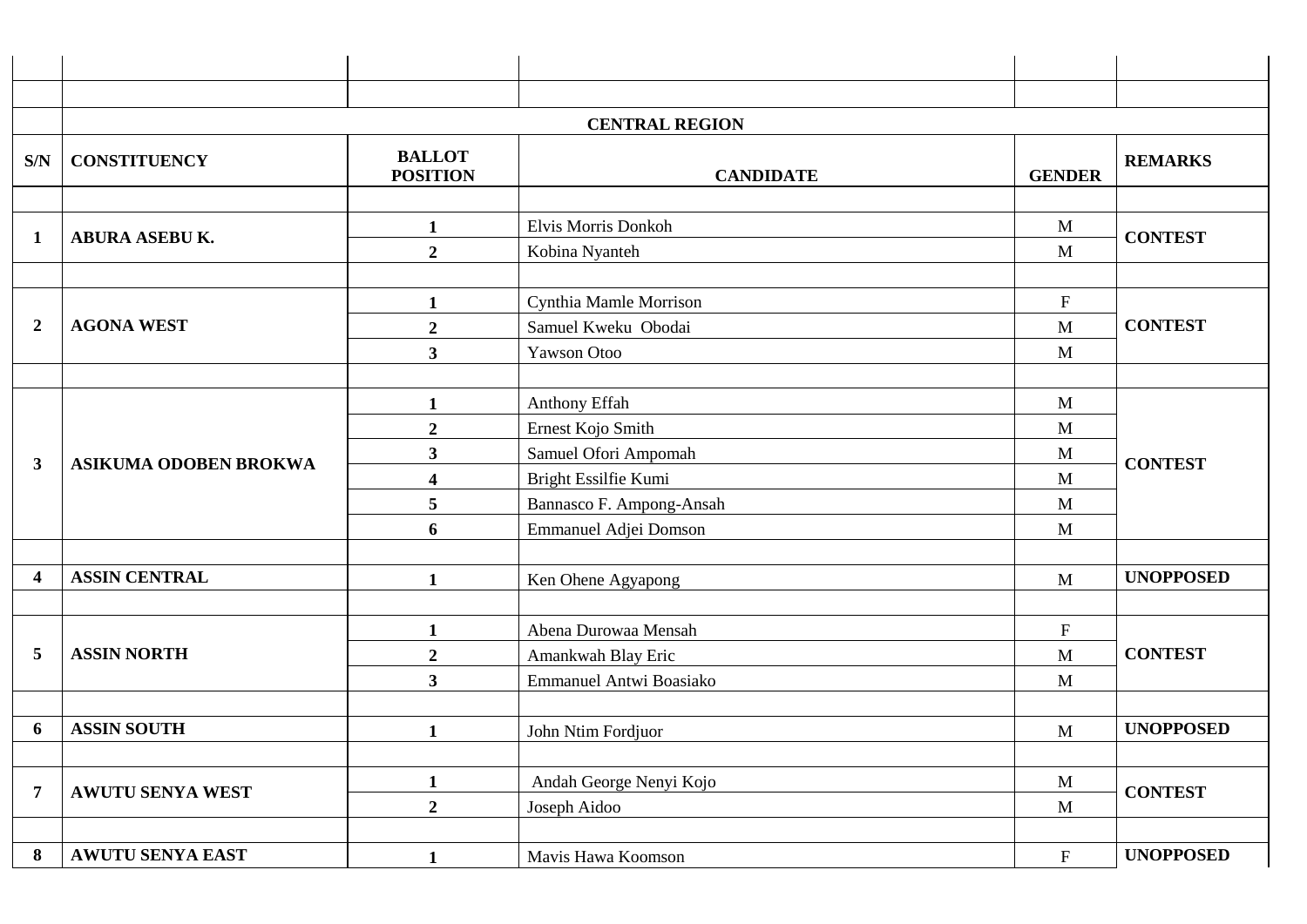|           |                              | $\mathbf{1}$            | Barbara Asher Ayisi                      | $\mathbf{F}$              |                  |
|-----------|------------------------------|-------------------------|------------------------------------------|---------------------------|------------------|
| 9         | <b>CAPE COAST NORTH</b>      | $\overline{2}$          | Samuel Philip Longdon                    | M                         | <b>CONTEST</b>   |
|           |                              | $\overline{\mathbf{3}}$ | Joseph Thomas Baidoo                     | $\mathbf{M}$              |                  |
|           |                              | $\overline{\mathbf{4}}$ | Lawrence Ampah                           | M                         |                  |
|           |                              |                         |                                          |                           |                  |
| <b>10</b> | <b>EFFUTU</b>                | $\mathbf{1}$            | Alexander Kwamena Afenyo-Markin          | $\mathbf{M}$              | <b>UNOPPOSED</b> |
|           |                              |                         |                                          |                           |                  |
| <b>11</b> | <b>EKUMFI</b>                | $\mathbf{1}$            | Francis Kingsley Ato Cudjoe              | $\mathbf{M}$              | <b>UNOPPOSED</b> |
|           |                              |                         |                                          |                           |                  |
| 12        | <b>GOMOA CENTRAL</b>         | $\mathbf{1}$            | Naana Eyiah                              | $\boldsymbol{\mathrm{F}}$ | <b>UNOPPOSED</b> |
|           |                              |                         |                                          |                           |                  |
| 13        | <b>GOMOA EAST</b>            | $\mathbf{1}$            | Kojo Asemanyi                            | M                         | <b>UNOPPOSED</b> |
|           |                              |                         |                                          |                           |                  |
| 14        | <b>GOMOA WEST</b>            | $\mathbf{1}$            | Alexander Kodwo Kom Abban                | M                         | <b>CONTEST</b>   |
|           |                              | $\overline{2}$          | Kwadjo Abass Acquah                      | M                         |                  |
|           |                              |                         |                                          |                           |                  |
| 15        | <b>HEMANG LOWER DENKYIRA</b> | $\mathbf{1}$            | Nana Kwame Yamoah Hagan                  | $\mathbf M$               | <b>CONTEST</b>   |
|           |                              | $\overline{2}$          | <b>Bright Wireko-Brobby</b>              | M                         |                  |
|           |                              |                         |                                          |                           |                  |
| <b>16</b> | <b>MFANTSEMAN</b>            | $\mathbf{1}$            | Ekow Hayford                             | M                         | <b>CONTEST</b>   |
|           |                              | $\overline{2}$          | James Korsah-Brown                       | M                         |                  |
|           |                              |                         |                                          |                           |                  |
|           |                              | $\mathbf{1}$            | Ebenezer Obeng Dwamena                   | $\mathbf M$               |                  |
| 17        | <b>TWIFO ATI MORKWA</b>      | $\overline{2}$          | Francis Owusu-Mensah                     | M                         | <b>CONTEST</b>   |
|           |                              | $\overline{\mathbf{3}}$ | Abraham Dwuma Odoom                      | M                         |                  |
|           |                              |                         |                                          |                           |                  |
|           |                              | $\mathbf{1}$            | Festus Awuah Kwofie                      | $\mathbf{M}$              |                  |
| 18        | <b>UPPER DENKYIRA EAST</b>   | $\overline{2}$          | Nana Amoakoh                             | M                         | <b>CONTEST</b>   |
|           |                              | $\overline{\mathbf{3}}$ | Dodou Richmond<br>Charles Afari - Mensah | M                         |                  |
|           |                              | $\overline{\mathbf{4}}$ |                                          | M                         |                  |
|           |                              |                         |                                          |                           |                  |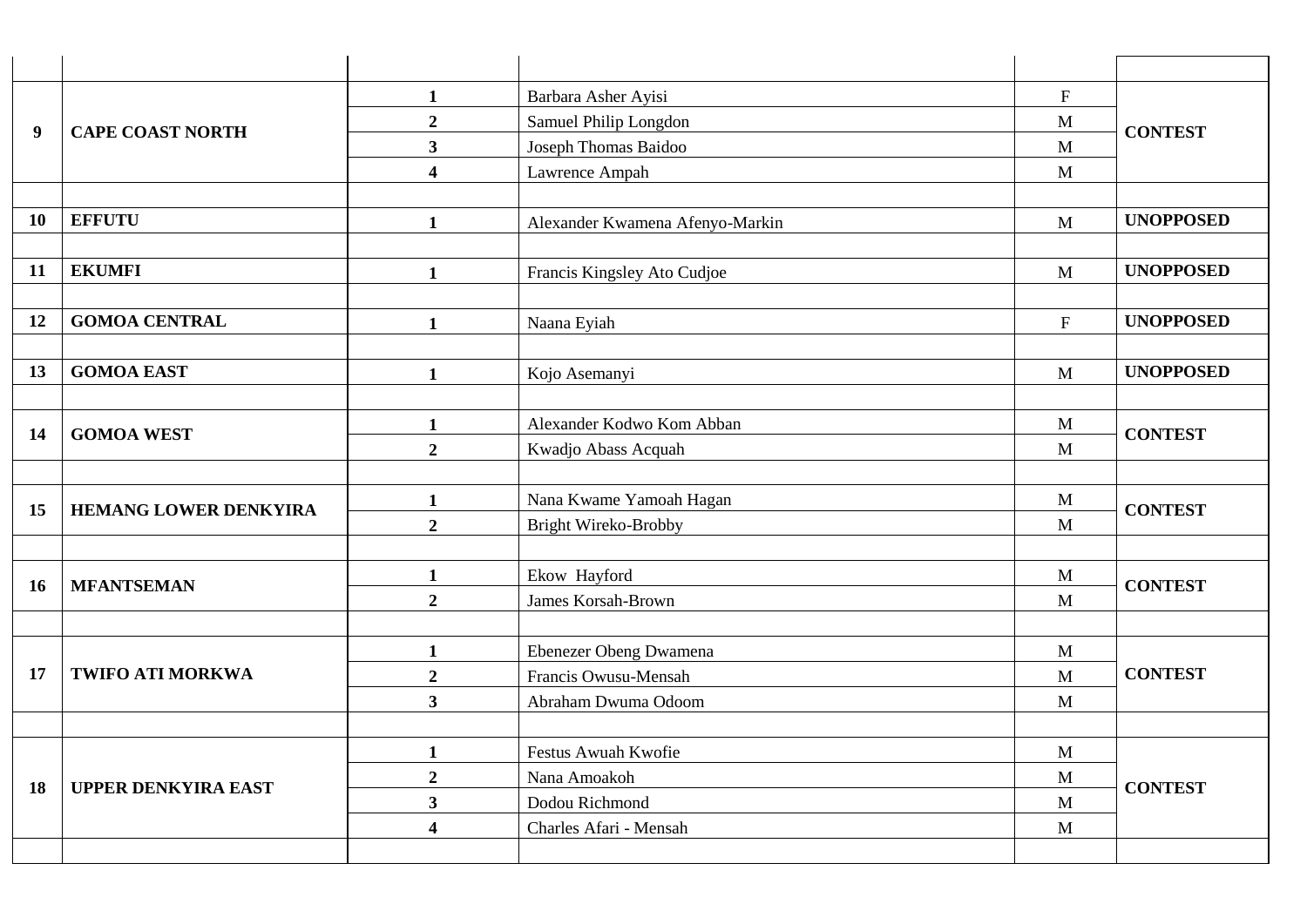| <b>19</b>               | <b>UPPER DENKYIRA WEST</b> | $\mathbf{1}$                     | Samuel Nsowah-Djan         | $\mathbf{M}$              | <b>CONTEST</b>   |  |  |  |  |
|-------------------------|----------------------------|----------------------------------|----------------------------|---------------------------|------------------|--|--|--|--|
|                         |                            | $\overline{2}$                   | Benjamin Kofi Ayeh         | M                         |                  |  |  |  |  |
|                         |                            |                                  |                            |                           |                  |  |  |  |  |
|                         | <b>EASTERN REGION</b>      |                                  |                            |                           |                  |  |  |  |  |
| S/N                     | <b>CONSTITUENCY</b>        | <b>BALLOT</b><br><b>POSITION</b> | <b>CANDIDATE</b>           | <b>GENDER</b>             | <b>REMARKS</b>   |  |  |  |  |
| $\mathbf{1}$            | <b>ABETIFI</b>             | $\mathbf{1}$                     | <b>BRYAN ACHEAMPONG</b>    | M                         | <b>UNOPPOSED</b> |  |  |  |  |
|                         |                            |                                  |                            |                           |                  |  |  |  |  |
| $\overline{2}$          | <b>ABIREM</b>              | $\mathbf{1}$                     | <b>OSEI FRIMPONG JOHN</b>  | $\mathbf{M}$              | <b>UNOPPOSED</b> |  |  |  |  |
|                         |                            |                                  |                            |                           |                  |  |  |  |  |
|                         |                            | $\mathbf{1}$                     | <b>GIFTY TWUM - AMPOFO</b> | $\mathbf F$               |                  |  |  |  |  |
| $\mathbf{3}$            | <b>ABUAKWA NORTH</b>       | $\overline{2}$                   | KOFI OBENG - MENSAH        | $\mathbf{M}$              | <b>CONTEST</b>   |  |  |  |  |
|                         |                            | 3 <sup>1</sup>                   | NANA SERWAA ACHEAMPONG     | $\mathbf F$               |                  |  |  |  |  |
|                         |                            | $\overline{\mathbf{4}}$          | <b>KAY AMOAH JNR</b>       | M                         |                  |  |  |  |  |
|                         |                            |                                  |                            |                           |                  |  |  |  |  |
| $\overline{\mathbf{4}}$ | <b>ABUAKWA SOUTH</b>       | $\mathbf{1}$                     | SAMUEL ATTA AKYEA          | M                         | <b>UNOPPOSED</b> |  |  |  |  |
|                         |                            |                                  |                            |                           |                  |  |  |  |  |
|                         |                            | $\mathbf{1}$                     | ROBERT KWASI AMOAH         | $\mathbf{M}$              |                  |  |  |  |  |
| 5                       | <b>ACHIASE</b>             | $\overline{2}$                   | SAMUEL OKYERE DONKOR       | M                         | <b>CONTEST</b>   |  |  |  |  |
|                         |                            | $\mathbf{3}$                     | EMMANUEL KWABENA BRAKO     | M                         |                  |  |  |  |  |
|                         |                            | $\overline{\mathbf{4}}$          | KOFI AHENKORAH MARFO       | M                         |                  |  |  |  |  |
|                         |                            |                                  |                            |                           |                  |  |  |  |  |
| 6                       | <b>AKIM ODA</b>            | 1                                | WILLIAM AGYAPONG QUAITTOO  | M                         | <b>CONTEST</b>   |  |  |  |  |
|                         |                            | $\overline{2}$                   | ALEXANDER AKWASI ACQUAH    | M                         |                  |  |  |  |  |
|                         |                            |                                  |                            |                           |                  |  |  |  |  |
| $\overline{7}$          | <b>AKIM SWEDRU</b>         | $\mathbf{1}$                     | KENNEDY OSEI NYARKO        | M                         | <b>UNOPPOSED</b> |  |  |  |  |
|                         |                            |                                  |                            |                           |                  |  |  |  |  |
| 8                       | <b>AKUAPEM NORTH</b>       | $\mathbf{1}$                     | ASIAMAH - ADJEI NANA DOKUA | $\boldsymbol{\mathrm{F}}$ | <b>UNOPPOSED</b> |  |  |  |  |
|                         |                            |                                  |                            |                           |                  |  |  |  |  |
| 9                       | <b>AKUAPEM SOUTH</b>       | 1                                | <b>OSEI BONSU AMOAH</b>    | M                         | <b>CONTEST</b>   |  |  |  |  |
|                         |                            | $\overline{2}$                   | <b>ERIC SAMUEL ANNOR</b>   | $\mathbf{M}$              |                  |  |  |  |  |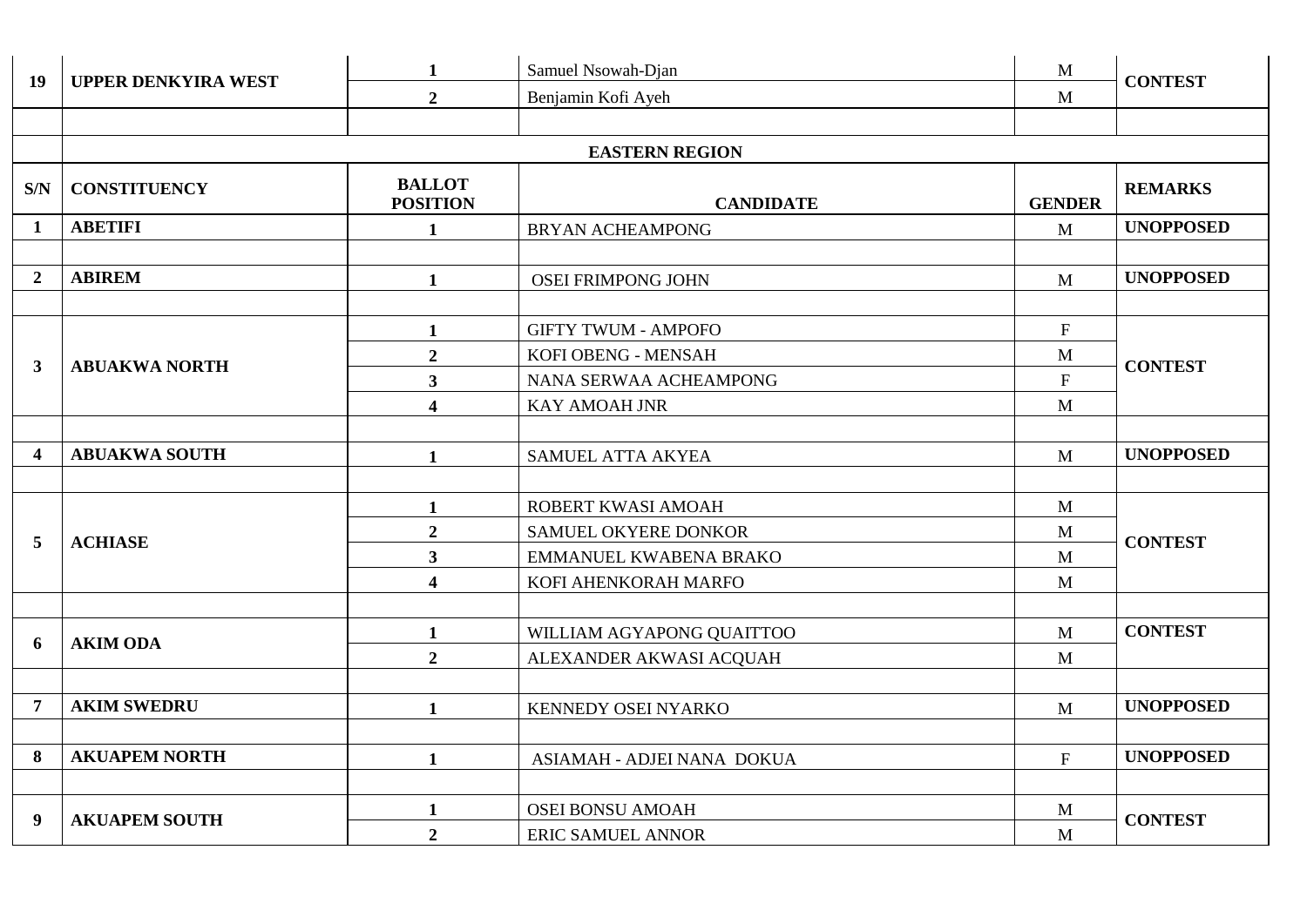|    |                           | 3 <sup>1</sup>          | <b>KWAME OFORI - GYAU</b>  | M                         |                  |
|----|---------------------------|-------------------------|----------------------------|---------------------------|------------------|
|    |                           |                         |                            |                           |                  |
|    |                           | $\mathbf{1}$            | <b>MERCY ADU - GYAMFI</b>  | $\mathbf F$               |                  |
| 10 | <b>AKWATIA</b>            | $\overline{2}$          | BERNARD OWIREDU DONKOR     | M                         | <b>CONTEST</b>   |
|    |                           | $\overline{\mathbf{3}}$ | ROBERT BOATENG AMPRATWUM   | M                         |                  |
|    |                           | $\overline{\mathbf{4}}$ | <b>ERNEST KUMI</b>         | $\mathbf{M}$              |                  |
|    |                           |                         |                            |                           |                  |
| 11 | <b>ASENE AKROSO MANSO</b> | $\mathbf{1}$            | <b>GEORGE ABOAGYE</b>      | M                         | <b>UNOPPOSED</b> |
|    |                           |                         |                            |                           |                  |
| 12 | <b>ATIWA EAST</b>         | $\mathbf{1}$            | <b>ABENA OSEI - ASARE</b>  | $\mathbf{F}$              | <b>UNOPPOSED</b> |
|    |                           |                         |                            |                           |                  |
| 13 | <b>ATIWA WEST</b>         | $\mathbf{1}$            | KWASI AMOAKO - ATTAH       | M                         | <b>UNOPPOSED</b> |
|    |                           |                         |                            |                           |                  |
|    | <b>AYENSUANO</b>          | $\mathbf{1}$            | <b>SAMUEL AYEH - PAYE</b>  | $\mathbf{M}$              |                  |
| 14 |                           | $\boldsymbol{2}$        | <b>IDA ADJOA ASIEDU</b>    | ${\bf F}$                 | <b>CONTEST</b>   |
|    |                           | $\mathbf{3}$            | JOSEPHINE AWUKU ANSAA      | $\boldsymbol{\mathrm{F}}$ |                  |
|    |                           | $\overline{\mathbf{4}}$ | TETTEH MARK REINDOLF       | M                         |                  |
|    |                           |                         |                            |                           |                  |
|    |                           | $\mathbf{1}$            | KOFI OKYERE AGYEKUM        | M                         |                  |
| 15 | <b>FANTEAKWA SOUTH</b>    | $\overline{2}$          | DANIEL AMANING DANQUAH     | M                         | <b>CONTEST</b>   |
|    |                           | $\mathbf{3}$            | ERIC AMOAKO TWUM           | M                         |                  |
|    |                           |                         |                            |                           |                  |
| 16 | <b>FANYEAKWA NORTH</b>    | $\mathbf{1}$            | KWABENA AMANKWA ASIAMAH    | M                         | <b>UNOPPOSED</b> |
|    |                           |                         |                            |                           |                  |
|    |                           | $\mathbf{1}$            | KWABENA OHEMENG - TINYASE  | $\mathbf{M}$              |                  |
|    |                           | $\overline{2}$          | <b>ERIC NTIRI - MENSAH</b> | $\mathbf{M}$              |                  |
| 17 | <b>KADE</b>               | $\overline{\mathbf{3}}$ | KOFI NTOW KWANING          | $\mathbf{M}$              | <b>CONTEST</b>   |
|    |                           | $\overline{\mathbf{4}}$ | DICKSON AKWASI YEBOAH      | M                         |                  |
|    |                           | 5                       | ALEXANDER KWADWO AGYARE    | $\mathbf M$               |                  |
|    |                           |                         |                            |                           |                  |
| 18 | <b>LOWER WEST AKIM</b>    | $\mathbf{1}$            | <b>GIFTY KLENAM</b>        | $\mathbf F$               | <b>CONTEST</b>   |
|    |                           | $\overline{2}$          | KWABENA NKANSAH ASAMOAH    | $\mathbf{M}$              |                  |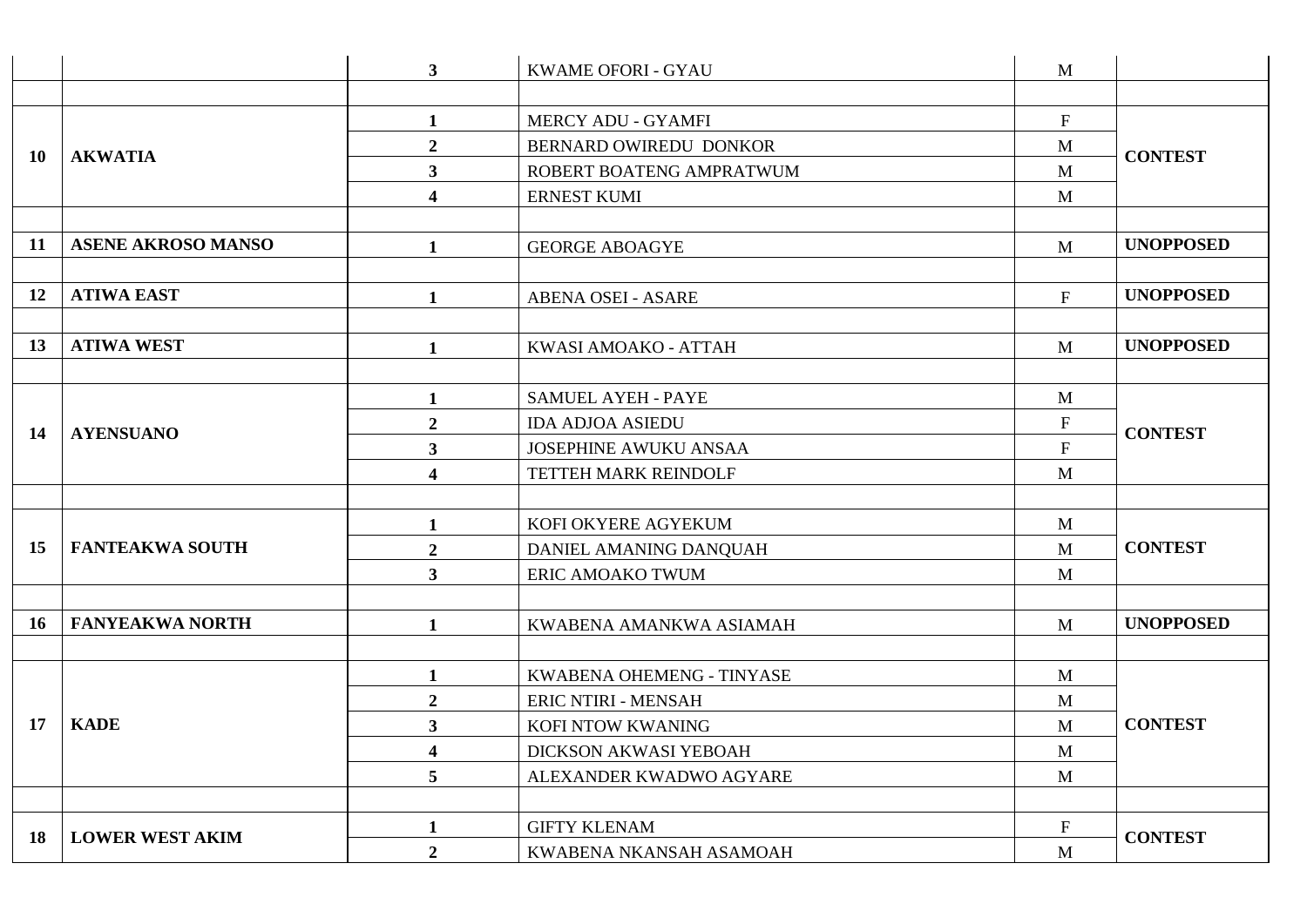|           |                          | 3 <sup>1</sup>          | KWADWO ODAME ANTWI             | M            |                  |
|-----------|--------------------------|-------------------------|--------------------------------|--------------|------------------|
|           |                          | $\overline{\mathbf{4}}$ | <b>CHARLES ACHEAMPONG</b>      | $\mathbf{M}$ |                  |
|           |                          | 5                       | <b>KWABENA SINTIM -ABOAGYE</b> | $\mathbf M$  |                  |
|           |                          |                         |                                |              |                  |
| 19        | <b>MPRAESO</b>           | $\mathbf{1}$            | SETH KWAME ACHEAMPONG          | $\mathbf{M}$ | <b>CONTEST</b>   |
|           |                          | $\overline{2}$          | <b>DAVIS ANSAH OPOKU</b>       | M            |                  |
|           |                          |                         |                                |              |                  |
| <b>20</b> | <b>NEW JUABEN NORTH</b>  | $\mathbf{1}$            | <b>KWASI BOATENG ADJEI</b>     | M            | <b>CONTEST</b>   |
|           |                          | $\overline{2}$          | <b>SAMSON KWESI ANNOR</b>      | $\mathbf{M}$ |                  |
|           |                          |                         |                                |              |                  |
| 21        | <b>NEW JUABEN SOUTH</b>  | $\mathbf{1}$            | MARK ASSIBEY - YEBOAH          | M            | <b>CONTEST</b>   |
|           |                          | $\overline{2}$          | MICHAEL OKYERE BAAFI           | M            |                  |
|           |                          |                         |                                |              |                  |
|           |                          | $\mathbf{1}$            | ERIC KWAKYE DARFOUR KOFI       | M            |                  |
|           | <b>NKAWKAW</b>           | $\boldsymbol{2}$        | JOYCE OPOKU - BOATENG          | $\mathbf F$  |                  |
| 22        |                          | 3 <sup>1</sup>          | <b>JOSEPH FREMPONG</b>         | M            | <b>CONTEST</b>   |
|           |                          | $\overline{\mathbf{4}}$ | KWABENA ADUSA OKERCHIRI        | $\mathbf{M}$ |                  |
|           |                          | 5                       | DAVID BOATENG ASANTE           | $\mathbf M$  |                  |
|           |                          | 6                       | <b>SETH ADJEI BAAH</b>         | M            |                  |
|           |                          |                         |                                |              |                  |
|           |                          | $\mathbf{1}$            | ANNOH-DOMPREH FRANK            | M            |                  |
| 23        | NSAWAM ADOAGYIRI         | $\boldsymbol{2}$        | AFUA KYEREWAA NYANTAKYI        | $\mathbf F$  | <b>CONTEST</b>   |
|           |                          | 3 <sup>1</sup>          | DAVID ADU - TUTU JR            | M            |                  |
|           |                          |                         |                                |              |                  |
| 24        | <b>OKERE</b>             | $\mathbf{1}$            | <b>DANIEL BOTWE</b>            | M            | <b>UNOPPOSED</b> |
|           |                          |                         |                                |              |                  |
| 25        | <b>OFOASE-AYEREBI</b>    | $\mathbf{1}$            | KOJO OPPONG NKRUMAH            | M            | <b>UNOPPOSED</b> |
|           |                          |                         |                                |              |                  |
| 26        | <b>SUHUM</b>             | $\mathbf{1}$            | FREDRICK OPARE - ANSAH         | M            | <b>CONTEST</b>   |
|           |                          | $\overline{2}$          | <b>KWADWO ASANTE</b>           | M            |                  |
|           |                          |                         |                                |              |                  |
| 27        | <b>UPPER MANYA KROBO</b> | $\mathbf{1}$            | <b>JOSEPH TETTEH</b>           | M            | <b>UNOPPOSED</b> |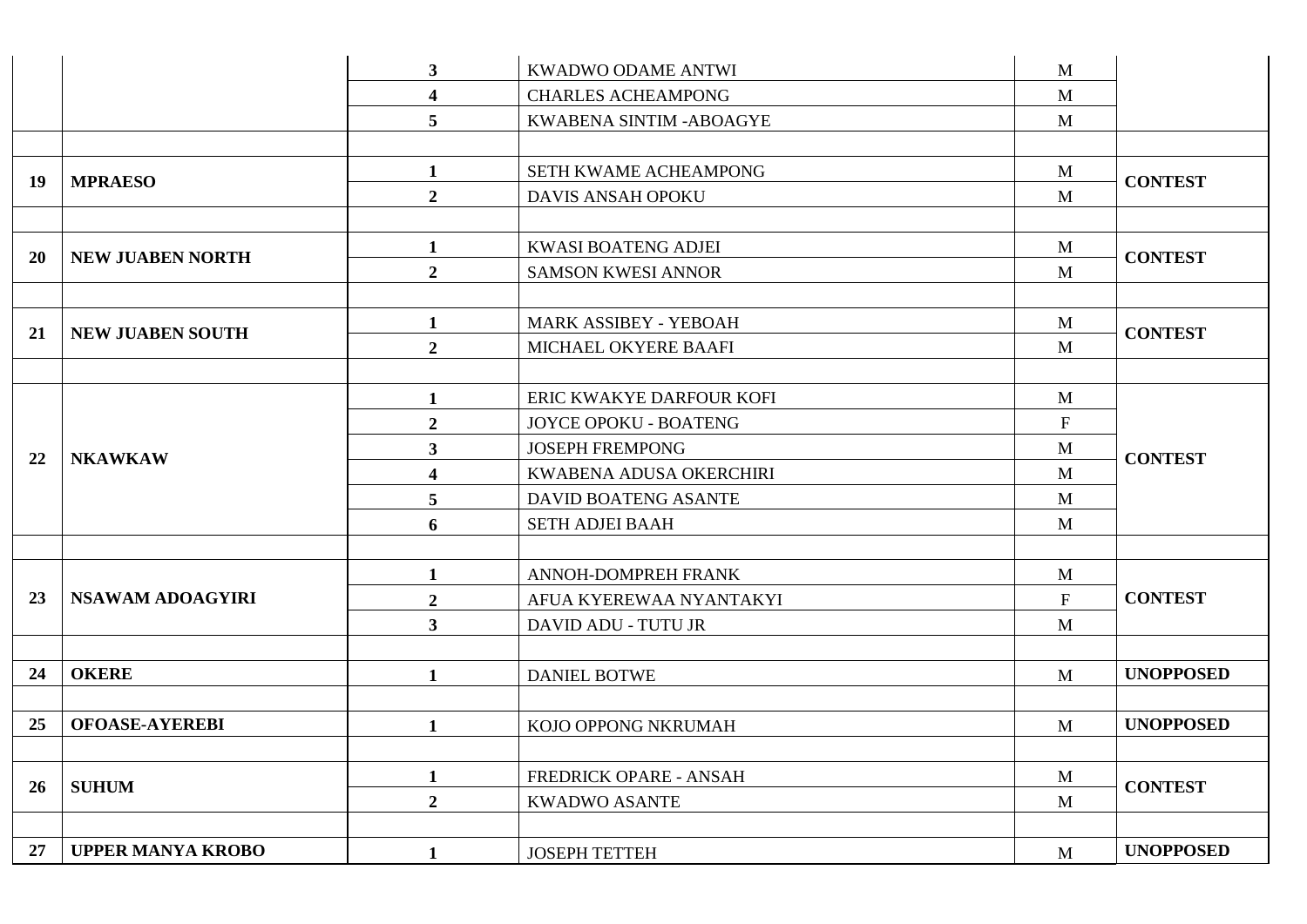|     | <b>GREATER REGION</b>     |                                  |                                  |                           |                  |
|-----|---------------------------|----------------------------------|----------------------------------|---------------------------|------------------|
| S/N | <b>CONSTITUENCY</b>       | <b>BALLOT</b><br><b>POSITION</b> | <b>CANDIDATE</b>                 | <b>GENDER</b>             | <b>REMARKS</b>   |
| 1   | <b>ABLEKUMA CENTRAL</b>   | $\mathbf 1$                      | EBENEZER GILBERT NII NARH NARTEY | M                         | <b>CONTEST</b>   |
|     |                           | $\boldsymbol{2}$                 | PAUL LANTEY LAMPTEY              | M                         |                  |
|     |                           |                                  |                                  |                           |                  |
|     |                           | 1                                | NANA AKUA OWUSU AFRIYIEH         | $\mathbf F$               |                  |
| 2   | <b>ABLEKUMA NORTH</b>     | $\boldsymbol{2}$                 | <b>JOHN KOJO AGBOTEY</b>         | M                         | <b>CONTEST</b>   |
|     |                           | $\mathbf{3}$                     | KWADWO POKU ADJEI-BARWUAH        | M                         |                  |
|     |                           | $\overline{\mathbf{4}}$          | <b>SHEILA BARTELS</b>            | $\mathbf F$               |                  |
|     |                           |                                  |                                  |                           |                  |
| 3   | <b>ABLEKUMA WEST</b>      | 1                                | URSULA G. OWUSU - EKUFUL         | F                         | <b>UNOPPOSED</b> |
|     |                           |                                  |                                  |                           |                  |
|     | <b>ADENTAN</b>            |                                  | <b>EMMANUEL KWESI MANTEY</b>     | M                         |                  |
| 4   |                           | $\boldsymbol{2}$                 | YAW BUABEN ASAMOA                | M                         | <b>CONTEST</b>   |
|     |                           | $\overline{\mathbf{3}}$          | FREDA AGYEMANG SARPONG           | $\mathbf{F}$              |                  |
|     |                           | $\overline{\mathbf{4}}$          | ALFRED ABABIO KUMI               | M                         |                  |
|     |                           |                                  |                                  |                           |                  |
|     |                           | 1                                | DICKSON ADOMAKO KISSI            | M                         |                  |
|     |                           | $\boldsymbol{2}$                 | NANA AMA ASAFO - BOAKYE          | $\boldsymbol{\mathrm{F}}$ |                  |
| 5   | <b>ANYAA SOWUTUOM</b>     | $\mathbf{3}$                     | <b>EDNA PATRICIA SACKEY</b>      | M                         | <b>CONTEST</b>   |
|     |                           | $\overline{\mathbf{4}}$          | <b>EMMANUEL TOBBIN</b>           | M                         |                  |
|     |                           | 5                                | <b>EMMAUEL LAMPTEY</b>           | M                         |                  |
|     |                           |                                  |                                  |                           |                  |
| 6   | <b>AYAWASO CENTRAL</b>    |                                  | <b>HENRY QUARTEY</b>             | M                         | <b>UNOPPOSED</b> |
|     |                           |                                  |                                  |                           |                  |
|     |                           |                                  | SYLVESTER TETTEH M.              | M                         |                  |
| 7   | <b>BORTIANOR NGLESHIE</b> | $\boldsymbol{2}$                 | <b>GEORGE ADDO OSEI-WAREE</b>    | M                         | <b>CONTEST</b>   |
|     |                           | $\mathbf{3}$                     | <b>GIFTY MENSAH</b>              | ${\bf F}$                 |                  |
|     |                           | $\overline{\mathbf{4}}$          | <b>FREDRICK ABBAN</b>            | $\mathbf{M}$              |                  |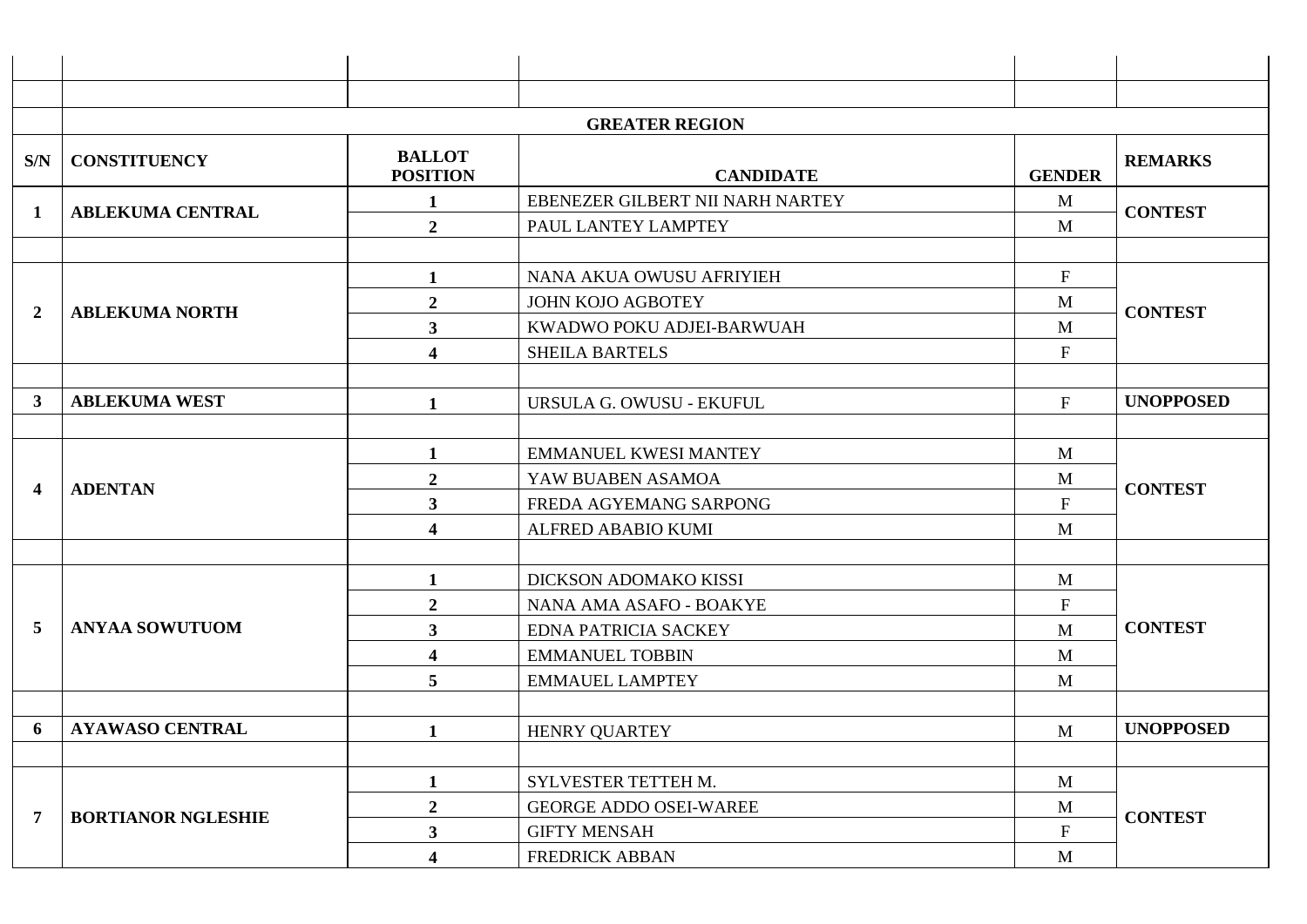|    |                         | $5\overline{)}$         | <b>HABIB SAAD</b>                  | M                         |                  |
|----|-------------------------|-------------------------|------------------------------------|---------------------------|------------------|
|    |                         |                         |                                    |                           |                  |
| 8  | <b>DOME KWABENYA</b>    | $\mathbf{1}$            | MICHAEL A.Y.N.N. OQUAYE            | M                         | <b>CONTEST</b>   |
|    |                         | $\overline{2}$          | <b>SARAH ADWOA SAFO</b>            | $\mathbf F$               |                  |
|    |                         |                         |                                    |                           |                  |
|    |                         | $\mathbf{1}$            | ELIZABETH AFOLEY QUAYE             | ${\bf F}$                 |                  |
| 9  | <b>KROWOR</b>           | $\overline{2}$          | ERIC ARYIKWEI OKINE                | M                         | <b>CONTEST</b>   |
|    |                         | $\mathbf{3}$            | <b>EMMANUEL LARYEA ODAI</b>        | M                         |                  |
|    |                         |                         |                                    |                           |                  |
|    |                         | $\mathbf{1}$            | VINCENT SOWAH ODOTEI               | M                         |                  |
| 10 | <b>LA DADEKOTOPON</b>   | $\overline{2}$          | JOSEPH GERALD TETTEH NYANYOFIO     | M                         | <b>CONTEST</b>   |
|    |                         | $\overline{\mathbf{3}}$ | <b>COMFORT ADEI KOTEY</b>          | $\mathbf F$               |                  |
|    |                         |                         |                                    |                           |                  |
| 11 | <b>LEDZOKUKU</b>        | $\mathbf{1}$            | <b>BERNARD OKOE BOYE</b>           | M                         | <b>UNOPPOSED</b> |
|    |                         |                         |                                    |                           |                  |
|    |                         |                         |                                    |                           |                  |
| 12 | <b>MADINA</b>           | $\mathbf{1}$            | ABU - BAKAR SADDIQUE BONIFACE      | M                         | <b>UNOPPOSED</b> |
|    |                         |                         |                                    |                           |                  |
|    | <b>OKAIKWEI SOUTH</b>   | $\mathbf{1}$            | <b>AHMED ARTHUR</b>                | M                         |                  |
| 13 |                         | $\overline{2}$          | DAKOA NEWMAN                       | $\boldsymbol{\mathrm{F}}$ | <b>CONTEST</b>   |
|    |                         | 3 <sup>1</sup>          | NANA FREDUA - AGYEMAN OFORI - ATTA | M                         |                  |
|    |                         |                         |                                    |                           |                  |
| 14 | <b>OKAIKWEI CENTRAL</b> | $\mathbf{1}$            | PATRICK YAW BOAMAH                 | M                         | <b>UNOPPOSED</b> |
|    |                         |                         |                                    |                           |                  |
| 15 | <b>OKAIKWEI NORTH</b>   | $\mathbf{1}$            | <b>FUSEINI ISSAH</b>               | M                         | <b>CONTEST</b>   |
|    |                         | $\overline{2}$          | KENNETH K.A. KURANCHIE             | M                         |                  |
|    |                         |                         |                                    |                           |                  |
|    |                         | $\mathbf{1}$            | YVES HANSON - NORTEY               | $\mathbf M$               |                  |
| 16 | <b>TEMA CENTRAL</b>     | $\overline{2}$          | AGYEMAN PREMPEH RAMSEYER           | M                         | <b>CONTEST</b>   |
|    |                         | $\overline{\mathbf{3}}$ | <b>KOFI BRAKO</b>                  | M                         |                  |
|    |                         | $\overline{\mathbf{4}}$ | <b>CHARLES FORSON</b>              | M                         |                  |
|    |                         |                         |                                    |                           |                  |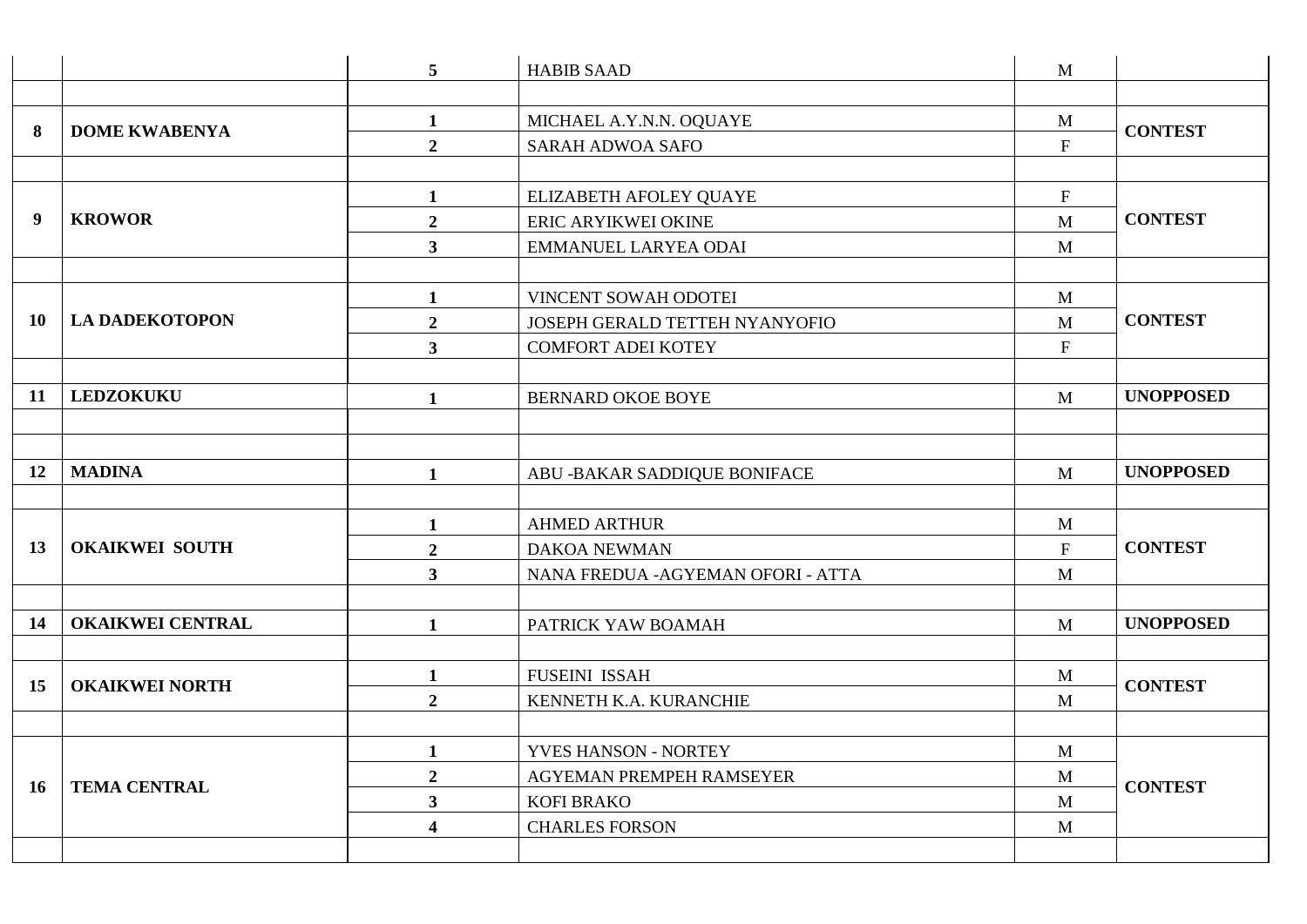| 17             | <b>TEMA EAST</b>          | $\mathbf{1}$            | DANIEL NII K.TITUS-GLOVER    | M                         | <b>CONTEST</b>   |  |
|----------------|---------------------------|-------------------------|------------------------------|---------------------------|------------------|--|
|                |                           | $\overline{2}$          | BENAJAMIN ASHITEY AMARH      | $\mathbf{M}$              |                  |  |
|                |                           |                         |                              |                           |                  |  |
|                |                           | $\mathbf{1}$            | KINGSLEY CARLOS AHENKORAH    | $\mathbf{M}$              |                  |  |
| 18             | <b>TEMA WEST</b>          | $\overline{2}$          | KEKU ARMQUASI - ARMUZUAH     | $\mathbf{M}$              | <b>CONTEST</b>   |  |
|                |                           | $\overline{\mathbf{3}}$ | KWASI POKU BOSOMPEM          | M                         |                  |  |
|                |                           |                         |                              |                           |                  |  |
| 19             | <b>TROBU</b>              | $\mathbf{1}$            | <b>MOSES ANIM</b>            | M                         | <b>UNOPPOSED</b> |  |
|                |                           |                         |                              |                           |                  |  |
| 20             | <b>WEIJA - GBAWE</b>      | $\mathbf{1}$            | TINA GIFTY NAA AYELEY MENSAH | $\mathbf F$               | <b>UNOPPOSED</b> |  |
|                |                           |                         |                              |                           |                  |  |
|                |                           |                         | <b>NORTH EAST REGION</b>     |                           |                  |  |
| S/N            | <b>CONSTITUENCY</b>       | <b>BALLOT</b>           |                              |                           | <b>REMARKS</b>   |  |
|                |                           | <b>POSITION</b>         | <b>CANDIDATE</b>             | <b>GENDER</b>             |                  |  |
|                |                           | $\mathbf{1}$            | <b>SAGRE BAMBANGI</b>        | $\mathbf{M}$              |                  |  |
|                | <b>WALEWALE</b>           |                         | $\overline{2}$               | YIDANA ZAKARIA            | M                |  |
| $\mathbf{1}$   |                           | $\overline{\mathbf{3}}$ | SETH PANWUM (BOYOOYO)        | M                         | <b>CONTEST</b>   |  |
|                |                           | 4                       | LARIBA Z. ABUDU              | $\boldsymbol{\mathrm{F}}$ |                  |  |
|                |                           | 5                       | <b>ISHAQ IBRAHIM</b>         | $\mathbf{M}$              |                  |  |
|                |                           | 6                       | <b>SUSANA ALO TIA</b>        | $\boldsymbol{\mathrm{F}}$ |                  |  |
|                |                           |                         |                              |                           |                  |  |
|                | <b>BUNKPURUGU</b>         | $\mathbf{1}$            | <b>SOLOMON NAMLIIT BOAR</b>  | $\mathbf{M}$              |                  |  |
| $\overline{2}$ |                           | $\overline{2}$          | <b>DUUT DANIEL JANAMAH</b>   | $\mathbf M$               | <b>CONTEST</b>   |  |
|                |                           | $\overline{\mathbf{3}}$ | TINGOTI KOMBONG              | M                         |                  |  |
|                |                           | $\overline{\mathbf{4}}$ | <b>JABONG MINNYILIA</b>      | M                         |                  |  |
|                |                           |                         |                              |                           |                  |  |
|                |                           | $\mathbf{1}$            | <b>MAHAMA ALIMA</b>          | $\mathbf F$               |                  |  |
| $\mathbf{3}$   | <b>NALERIGU / GAMBAGA</b> | $\overline{2}$          | <b>SAMPA S. MOHAMMED</b>     | $\mathbf{M}$              | <b>CONTEST</b>   |  |
|                |                           | $\overline{\mathbf{3}}$ | MUSAH YAMBA ISSAHAKU         | $\mathbf{M}$              |                  |  |
|                |                           |                         |                              |                           |                  |  |
|                |                           |                         | <b>NORTHERN REGION</b>       |                           |                  |  |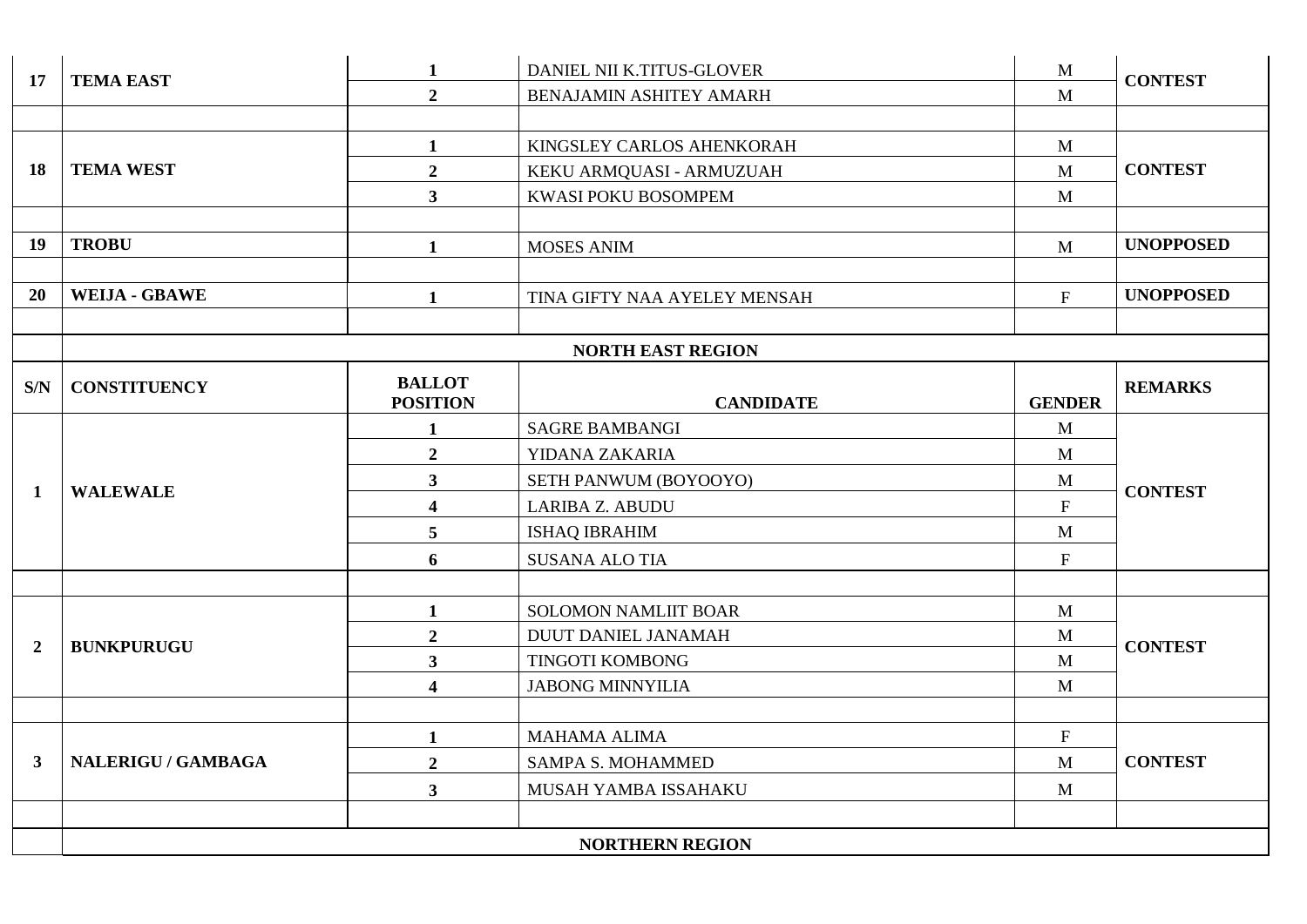| S/N              | <b>CONSTITUENCY</b> | <b>BALLOT</b><br><b>POSITION</b> | <b>CANDIDATE</b>               | <b>GENDER</b> | <b>REMARKS</b>   |
|------------------|---------------------|----------------------------------|--------------------------------|---------------|------------------|
|                  |                     |                                  |                                |               |                  |
| $\mathbf{1}$     | <b>BIMBILLA</b>     | $\mathbf{1}$                     | NITIWUL BINGAB ADUNA DOMINIC   | $\mathbf{M}$  | <b>UNOPPOSED</b> |
|                  |                     |                                  |                                |               |                  |
| $\boldsymbol{2}$ | <b>KPANDAI</b>      | $\mathbf{1}$                     | <b>MATTHEW NYINDAM</b>         | M             | <b>UNOPPOSED</b> |
|                  |                     |                                  |                                |               |                  |
| $\mathbf{3}$     | <b>WULENSI</b>      | $\mathbf{1}$                     | THOMAS DONKOR OGAJAH           | $\mathbf{M}$  | <b>CONTEST</b>   |
|                  |                     | $\overline{2}$                   | HARUNA ABDULAI                 | $\mathbf{M}$  |                  |
|                  |                     |                                  |                                |               |                  |
| 4                | <b>SEVELUGU</b>     | $\mathbf{1}$                     | MUHAMED ABDUL - SAMED GUNU     | $\mathbf{M}$  | <b>UNOPPOSED</b> |
|                  |                     |                                  |                                |               |                  |
|                  |                     | $\mathbf{1}$                     | <b>HABIB IDDRISU</b>           | M             |                  |
|                  |                     | $\overline{2}$                   | ALHAJI WAHAB SUHIYINI WUMBEI   | M             |                  |
| 5                | <b>TOLON</b>        | $\mathbf{3}$                     | <b>JAGBO BAAKO</b>             | $\mathbf{M}$  | <b>CONTEST</b>   |
|                  |                     | $\overline{\mathbf{4}}$          | MOHAMMED ZAKARIA               | M             |                  |
|                  |                     | $\overline{5}$                   | HAJIA AMAMA SAYIBU             | $\mathbf{F}$  |                  |
|                  |                     |                                  |                                |               |                  |
| 6                | <b>NANTON</b>       | $\mathbf{1}$                     | MOHAMMED HARDI - TUFEIRU       | $\mathbf{M}$  | <b>CONTEST</b>   |
|                  |                     | $\overline{2}$                   | KAMAL - DEEN ABDULAI           | $\mathbf{M}$  |                  |
|                  |                     |                                  |                                |               |                  |
|                  | <b>SABOBA</b>       | $\mathbf{1}$                     | <b>BINTIN CHARLES BINIPOM</b>  | M             |                  |
| 7                |                     | $\overline{2}$                   | ABRAHAM BINAPADAM JAWOL        | M             | <b>CONTEST</b>   |
|                  |                     | $3^{\circ}$                      | <b>KAYIL BARNABAS</b>          | $\mathbf{M}$  |                  |
|                  |                     |                                  |                                |               |                  |
|                  |                     | $\mathbf{1}$                     | <b>BABA OSMAN DANEY</b>        | M             |                  |
| 8                | <b>YENDI</b>        | $\overline{2}$                   | UMAR FAROUK ALIU MAHAMA        | M             | <b>CONTEST</b>   |
|                  |                     | $\mathbf{3}$                     | ABIBATA SHANNI MAHAMA ZAKARIAH | $\mathbf{F}$  |                  |
|                  |                     |                                  |                                |               |                  |
|                  |                     |                                  |                                |               |                  |
|                  | <b>OTI REGION</b>   |                                  |                                |               |                  |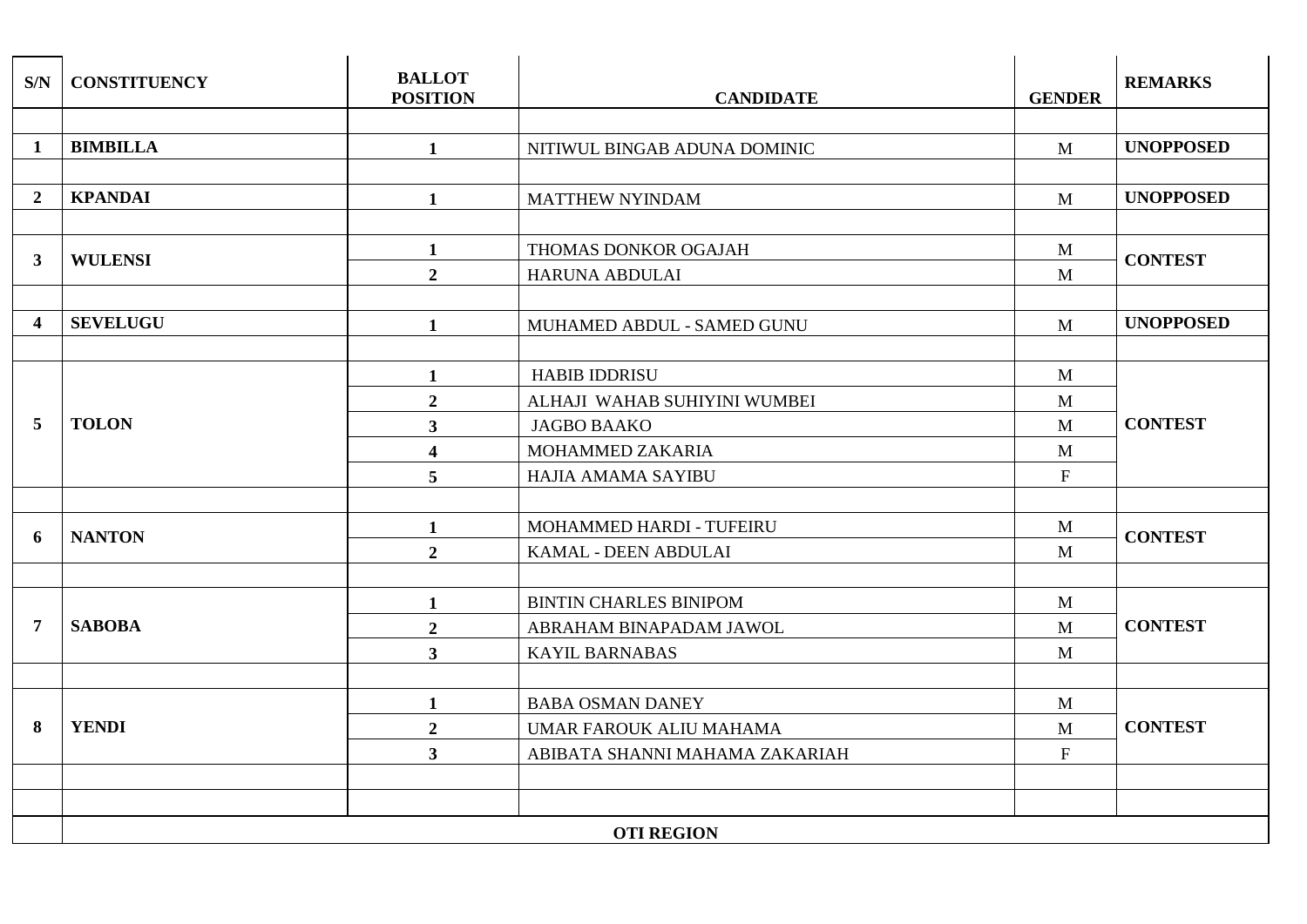| S/N            | <b>CONSTITUENCY</b>     | <b>BALLOT</b><br><b>POSITION</b> | <b>CANDIDATE</b>              | <b>GENDER</b> | <b>REMARKS</b>   |
|----------------|-------------------------|----------------------------------|-------------------------------|---------------|------------------|
| $\mathbf{1}$   | <b>KRACHI EAST</b>      | $\mathbf{1}$                     | MICHAEL YAW GYATO             | M             | <b>UNOPPOSED</b> |
|                |                         |                                  |                               |               |                  |
|                |                         |                                  | <b>SAVANNA REGION</b>         |               |                  |
| S/N            | <b>CONSTITUENCY</b>     | <b>BALLOT</b><br><b>POSITION</b> | <b>CANDIDATE</b>              | <b>GENDER</b> | <b>REMARKS</b>   |
| $\mathbf{1}$   | <b>SALAGA SOUTH</b>     | $\mathbf{1}$                     | <b>SALIFU ADAM BRAIMAH</b>    | M             | <b>UNOPPOSED</b> |
|                |                         |                                  |                               |               |                  |
|                |                         |                                  | <b>UPPER EAST REGION</b>      |               |                  |
| S/N            | <b>CONSTITUENCY</b>     | <b>BALLOT</b><br><b>POSITION</b> | <b>CANDIDATE</b>              | <b>GENDER</b> | <b>REMARKS</b>   |
| 1              | <b>NAVRONGO CENTRAL</b> | $\mathbf{1}$                     | <b>JOSEPH KOFI ADDA</b>       | $\mathbf{M}$  | <b>CONTEST</b>   |
|                |                         | $\overline{2}$                   | <b>TANGOBA ABAYAGE</b>        | M             |                  |
|                |                         |                                  |                               |               |                  |
| $\overline{2}$ | <b>TEMPANE</b>          | $\mathbf{1}$                     | <b>JOSEPH DINDIOK KPEMKA</b>  | M             | <b>UNOPPOSED</b> |
|                |                         |                                  |                               |               |                  |
| $\mathbf{3}$   | <b>ZEBILLA</b>          | $\mathbf{1}$                     | <b>JOHN KINGSLEY KRUGU</b>    | M             | <b>CONTEST</b>   |
|                |                         | $\overline{2}$                   | ADONGO FRANK FUSEINI          | M             |                  |
|                |                         |                                  |                               |               |                  |
|                |                         |                                  | <b>UPPER WEST REGION</b>      |               |                  |
| S/N            | <b>CONSTITUENCY</b>     | <b>BALLOT</b><br><b>POSITION</b> | <b>CANDIDATE</b>              | <b>GENDER</b> | <b>REMARKS</b>   |
| 1              | <b>LAWRA</b>            | $\mathbf{1}$                     | <b>ANTHONY ABAYIFAA KARBO</b> | $\mathbf{M}$  | <b>CONTEST</b>   |
|                |                         | $\overline{2}$                   | <b>JOSEPH BILSON DONTAH</b>   | M             |                  |
|                |                         |                                  |                               |               |                  |
| $\overline{2}$ | <b>NANDOM</b>           | $\mathbf{1}$                     | <b>AMBROSE DERY</b>           | M             | <b>UNOPPOSED</b> |
|                |                         |                                  |                               |               |                  |
|                |                         | $\mathbf{1}$                     | PATRICK AL-HASSAN ADAMAH      | $\mathbf{M}$  |                  |
| $\mathbf{3}$   | <b>SISSALA WEST</b>     | $\overline{2}$                   | LURITIA JOHN-BOSCO            | M             | <b>CONTEST</b>   |
|                |                         | 3 <sup>1</sup>                   | <b>SALIFU NALIWIE BALUWIE</b> | M             |                  |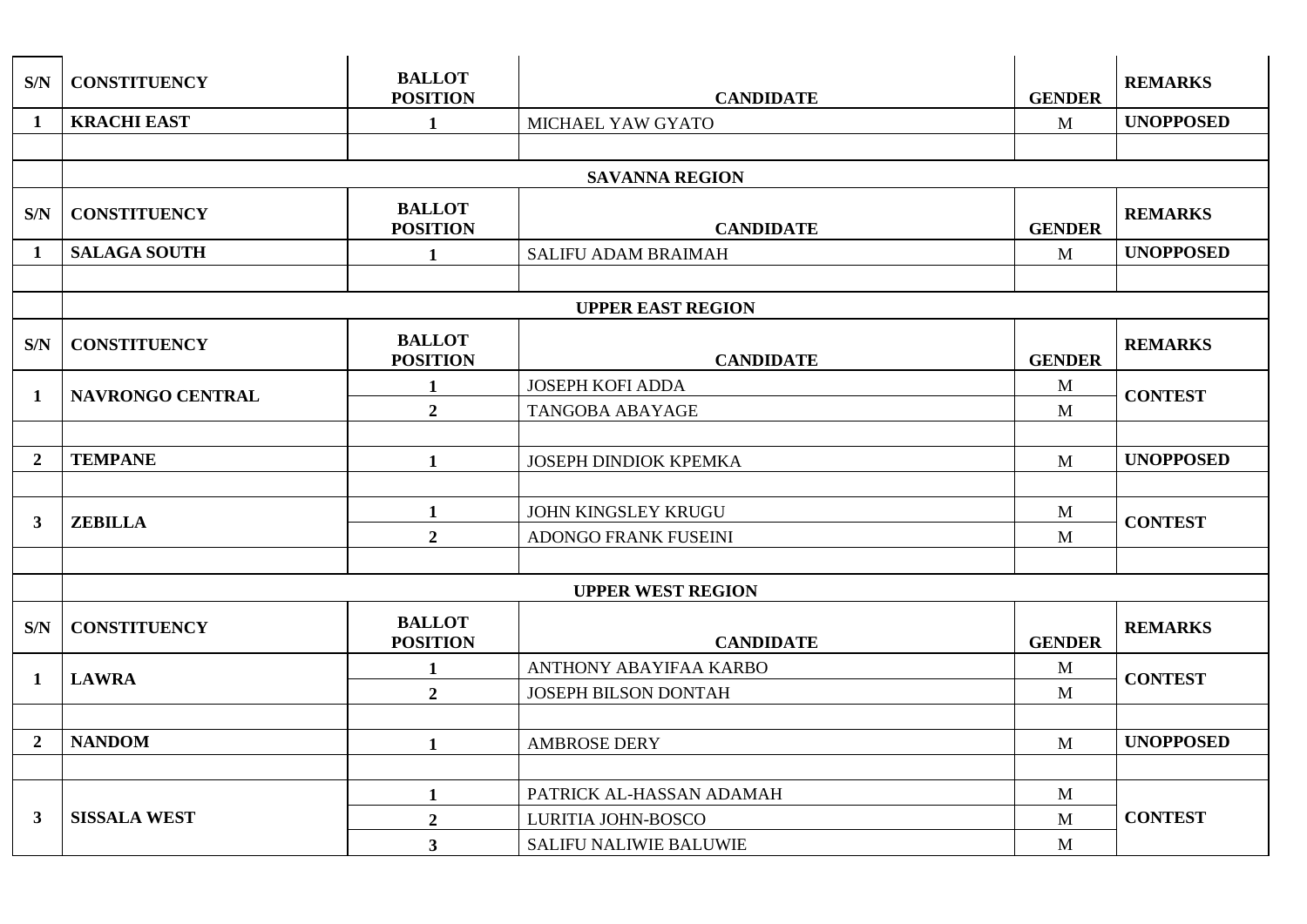| 4                | <b>SISSALA EAST</b>   | $\mathbf{1}$                     | <b>ABASS RIDWAN DAUDA</b>     | M                    | <b>CONTEST</b>   |
|------------------|-----------------------|----------------------------------|-------------------------------|----------------------|------------------|
|                  |                       | $\overline{2}$                   | <b>ISSAHAKU AMIDU CHINNIA</b> | M                    |                  |
|                  |                       |                                  |                               |                      |                  |
|                  |                       | $\mathbf{1}$                     | <b>BAYON GODFREY TANGU</b>    | $\mathbf{M}$         | <b>CONTEST</b>   |
| 5                | <b>WA EAST</b>        | $\boldsymbol{2}$                 | <b>ADAM BADUON NASIRUDEEN</b> | M                    |                  |
|                  |                       |                                  | $\mathbf{3}$                  | <b>SALIFU YAKUBU</b> | M                |
|                  |                       | $\overline{\mathbf{4}}$          | ADAMS SOREKUONG YAKUBU ADAMA  | M                    |                  |
|                  |                       |                                  |                               |                      |                  |
|                  |                       |                                  | <b>WESTERN REGION</b>         |                      |                  |
| S/N              | <b>CONSTITUENCY</b>   | <b>BALLOT</b><br><b>POSITION</b> | <b>CANDIDATE</b>              | <b>GENDER</b>        | <b>REMARKS</b>   |
| $\mathbf{1}$     | <b>EFFIA</b>          | $\mathbf{1}$                     | <b>ADWOA KWEGYIRIBA</b>       | $\mathbf F$          | <b>CONTEST</b>   |
|                  |                       | $\overline{2}$                   | <b>JOSEPH CUDJOE</b>          | M                    |                  |
|                  |                       |                                  |                               |                      |                  |
| $\boldsymbol{2}$ | <b>SEKONDI</b>        | 1                                | ANDREW KOFI EGYAPA MERCER     | M                    | <b>UNOPPOSED</b> |
|                  |                       |                                  |                               |                      |                  |
| $\mathbf{3}$     | <b>MPOHOR</b>         | 1                                | ALEX KOFI AGYEKUM             | M                    | <b>CONTEST</b>   |
|                  |                       | $\boldsymbol{2}$                 | JOHN KOBINA ABBAM ABOAH SANIE | M                    |                  |
|                  |                       |                                  |                               |                      |                  |
| 4                | <b>TAKORADI</b>       | $\mathbf{1}$                     | <b>JANET EDNA NYAME</b>       | $\mathbf{M}$         | <b>CONTEST</b>   |
|                  |                       | $\overline{2}$                   | KWABENA OKYERE DARKO-MENSAH   | M                    |                  |
|                  |                       |                                  |                               |                      |                  |
| 5                | <b>AHANTA WEST</b>    | $\mathbf{1}$                     | <b>KWESI BINEY</b>            | M                    | <b>CONTEST</b>   |
|                  |                       | $\overline{2}$                   | <b>EBENEZER KOJO KUM</b>      | M                    |                  |
|                  |                       |                                  |                               |                      |                  |
| 6                | <b>ESSIKADO KETAN</b> | 1                                | <b>JOE GHARTEY</b>            | M                    | <b>UNOPPOSED</b> |
|                  |                       |                                  |                               |                      | <b>UNOPPOSED</b> |
| $\overline{7}$   | <b>TARKWA NSUAEM</b>  | $\mathbf{1}$                     | <b>GEORGE MIREKU DUKER</b>    | $\mathbf{M}$         |                  |
| 8                | <b>JOMORO</b>         |                                  |                               |                      | <b>UNOPPOSED</b> |
|                  |                       | $\mathbf{1}$                     | <b>PAUL ESSIEN</b>            | $\mathbf{M}$         |                  |
|                  |                       |                                  |                               |                      |                  |